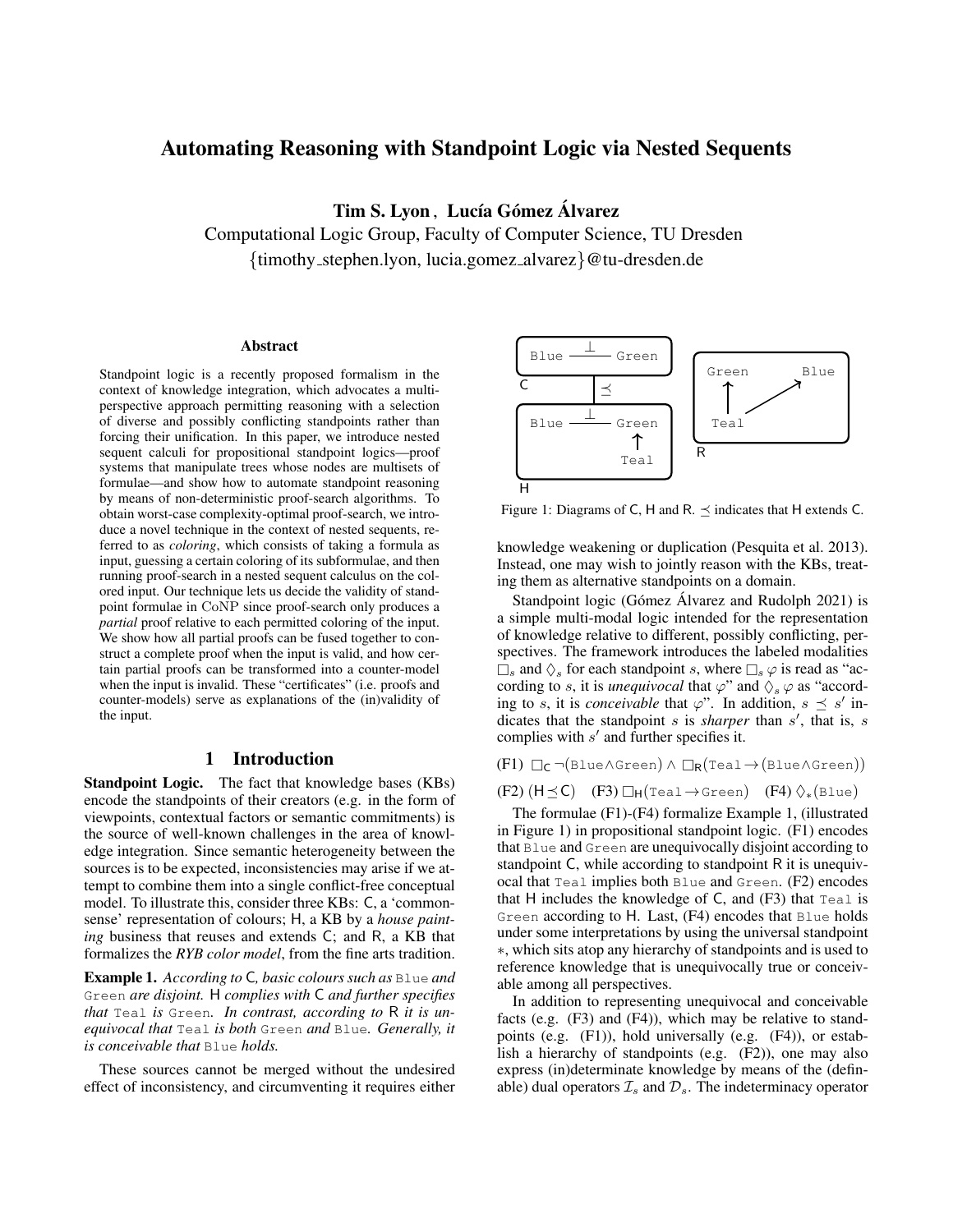$\mathcal{I}_s\varphi := \Diamond_s \varphi \land \Diamond_s \neg \varphi$  makes explicit that both  $\varphi$  and  $\neg \varphi$ are conceivable in the context of s, thus making  $\varphi$  inherently indeterminate. Finally, the framework can be used to establish correspondences or bridges between the standpoints themselves. For instance, [\(F5\)](#page-1-0) encodes that if something is Teal according to R, then it is Green for C and R.

### <span id="page-1-0"></span> $(F5) \Box_R(\text{Teal}) \rightarrow (\Box_C \text{Green} \land \Box_R \text{Green})$

Natural reasoning tasks over multi-standpoint specifications include gathering unequivocal or undisputed knowledge, determining knowledge that is relative to a standpoint or a set of them, and contrasting the knowledge that can be inferred from different standpoints. To illustrate, let us assume □<sup>∗</sup> Teal and examine some inferences that we can draw from this in the setting of Example [1.](#page-0-2) On the one hand, from [\(F5\),](#page-1-0) [\(F3\),](#page-0-5) and  $\square_*$  Teal we obtain that green is unequivocal for the three standpoints:  $\Box_C$  Green,  $\Box_H$  Green and  $\Box_R$  Green. On the other hand, we can infer the global indeterminacy of blue  $\mathcal{I}_*$ Blue, because (i) Teal holds universally, (ii) it is unequivocal for  $R$  that  $T = 1$  implies Blue [\(F1\),](#page-0-0) hence  $\Diamond_*$  Blue, and (iii) we know  $\Box_C$  Green, which together with [\(F1\)](#page-0-0) implies  $\Box_C \neg$ Blue and thus  $\Diamond_* \neg$ Blue.

Conveniently, the satisfiability problem in propositional standpoint logic is known to be NP-complete (Gómez Álvarez and Rudolph 2021), in pleasant contrast to the PSPACE-completeness normally exhibited by multimodal epistemic logics, such as the closely related  $KDA5_n$ .<sup>[1](#page-1-1)</sup> This result, obtained via a translation to one-variable firstorder logic, makes the framework attractive in applied scenarios, and prompts our work to provide a suitable prooftheory for standpoint logic. Not only can our proof systems be leveraged to provide a proof-search procedure deciding the validity of standpoint formulae, but our proof-theoretic approach yields *witnesses*, that is, proofs of valid formulae and counter-models of invalid formulae. Such "certificates" (i.e. proofs and counter-models) possess explanatory value, and may be used, for instance, to trace the standpoints involved in a certain inference; e.g. when a global indeterminacy such as  $\mathcal{I}_{*}$ Blue is inferred from a large collection of standpoints, we may want to gather the standpoints that hold contrasting views (in this case R and  $\{H, C\}$ , which can be easily extracted from a proof). Thus, our reliance on proof theory provides essential information that may be used to answer "why" a certain piece of information holds while still allowing "low" complexity reasoning.

Nested Sequents and Proof Theory. Since their inception, sequent systems—which consist of inference rules that syntactically manipulate pairs of multisets of formulae have proven themselves fruitful in writing decision algorithms for logics [\(Dyckhoff 1992;](#page-9-2) [Gentzen 1935a;](#page-9-3) [Gentzen](#page-9-4) [1935b;](#page-9-4) [Slaney 1997\)](#page-9-5). A crucial feature of such systems, and their use in decidability, is the so-called *subformula property*, which a sequent system has *iff* the premise(s) of each inference rule only contain subformulae of the conclusion of the rule. (NB. Systems with the subformula property are also referred to as *analytic*.) With the goal of

securing this property for proof systems for theories *beyond classical propositional logic* (e.g. the modal logics Kt and S5), more sophisticated sequent systems extending Gentzen's original formalism were eventually proposed; e.g., see [\(Belnap 1982;](#page-9-7) [Simpson 1994;](#page-9-8) [Wansing 2002\)](#page-9-9). In this paper, we employ one such extended formalism, viz. the *nested sequent formalism* (Brünnler 2009; [Bull 1992;](#page-9-11) [Kashima 1994;](#page-9-12) [Poggiolesi 2009\)](#page-9-13), which utilizes trees of multisets of formulae in deriving theorems. Such systems have proven well-suited for automated reasoning with modal and related logics, being used (for instance) in the writing of decision/proof-search algorithms (Brünnler 2009; Tiu, Ianovski, and Goré 2012) and the extraction of interpolants [\(Fitting and Kuznets 2015;](#page-9-15) [Lyon et al. 2020\)](#page-9-16).

Drawing on ideas from the *structural refinement* methodology, detailed in [\(Lyon 2021a\)](#page-9-17) and used to provide nested sequent systems for diverse classes of modal and constructive logics (see [\(Lyon and van Berkel 2019;](#page-9-18) [Lyon 2020;](#page-9-19) [Lyon 2021b\)](#page-9-20)), our first contribution in this paper is the introduction of analytic nested sequent systems (each dubbed  $NS(V)$  with V a certain parameter) for propositional standpoint logics (Gómez Álvarez and Rudolph 2021). For our second contribution, we exploit our nested systems to write concrete, *worst-case complexity-optimal* proof-search algorithms (deciding the validity of propositional standpoint formulae in CoNP), which apply inference rules from  $NS(V)$ *in reverse* on an input formula with the goal of building a proof thereof. Whereas typical proof-search algorithms operate deterministically and attempt to build a *complete* proof of the input, we introduce a novel technique (our third contribution) referred to as *coloring*, which performs proofsearch *non-deterministically* and which only constructs a *partial* proof of the input relative to each non-deterministic choice. The technique of coloring involves first guessing a particular labeling of the subformulae of an input formula with *active* ∘ and *inactive* • labels, with the proof-search algorithm subsequently only processing data deemed active. An interesting consequence of this technique is the attainment of a CoNP proof-search algorithm as the partial proofs constructed during proof-search are at most polynomially larger than the input and only require polynomial time to compute. Moreover, in the instance where the input formula is invalid, we show how to construct a counter-model from failed proof-search, and in the instance where our input formula is valid, we provide a procedure that generates a *complete* proof witnessing the validity of the input formula by patching together all *partial* proofs (our fourth contribution).

Organization of Paper. Our paper is organized as follows: Sect. [2](#page-2-0) presents the syntax and semantics of propositional standpoint logic. In Sect. [3,](#page-2-1) we introduce our nested sequent systems for propositional standpoint logics, proving such systems sound and concluding their completeness. In the penultimate section (Sect. [4\)](#page-4-0), we introduce the method of coloring and show how to automate reasoning with standpoint logics, that is, we provide a (worst-case complexityoptimal) proof-search algorithm deciding the validity of propositional standpoint formulae in CoNP. The final section (Sect. [5\)](#page-8-0) concludes the paper and discusses future work.

<span id="page-1-1"></span><sup>&</sup>lt;sup>1</sup>Standpoint logic introduces sharpenings and stronger interaction axioms than  $KD45<sub>n</sub>$ , as discussed in (Gómez Álvarez 2020).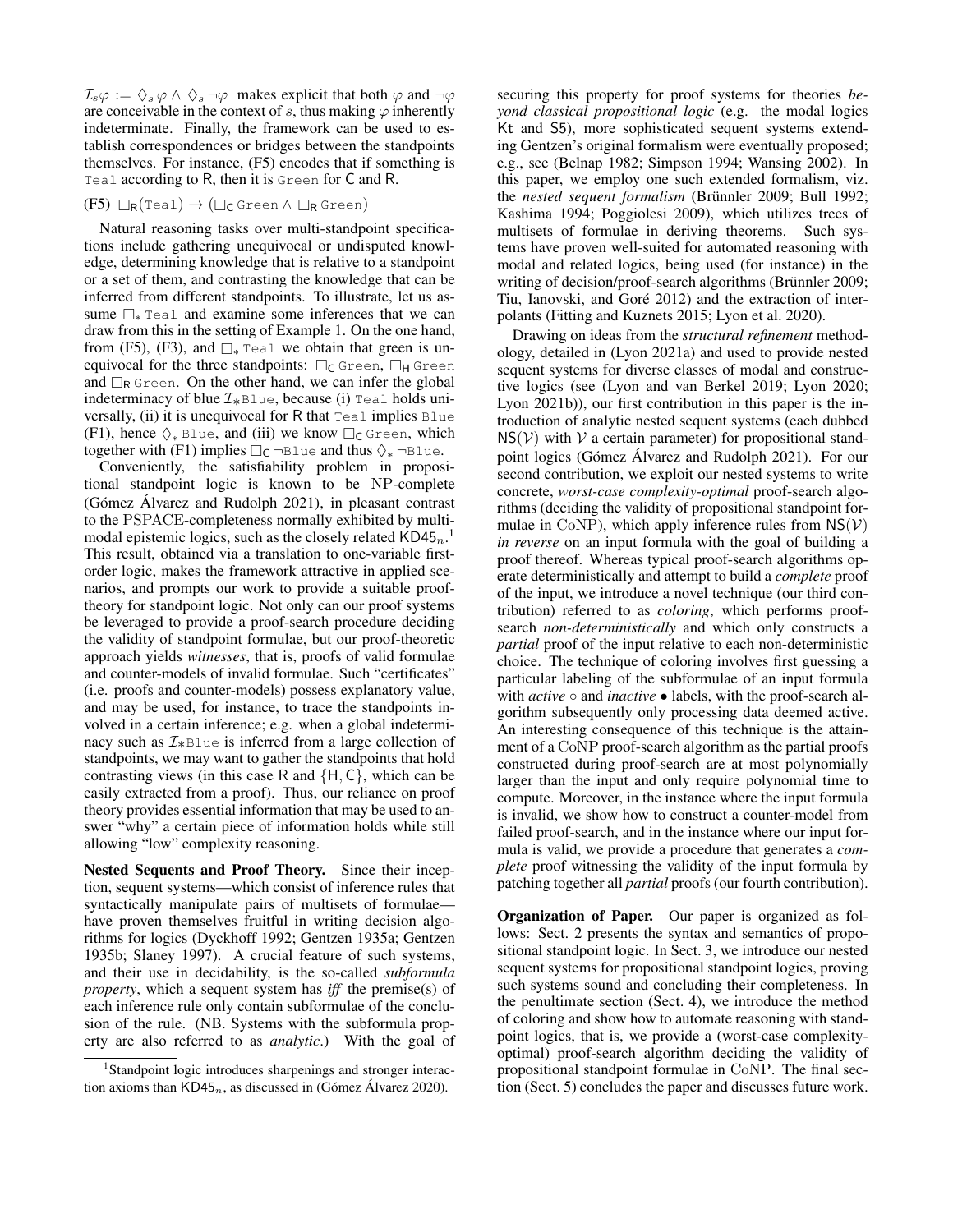# 2 Standpoint Logic

<span id="page-2-0"></span>Let us now specify the syntax of propositional standpoint logic (SL), denoted by S.

**Definition 1** (Syntax of Standpoint Logic). Let  $V = \langle P, S \rangle$ *be a* vocabulary *where* P *is a non-empty set of propositional variables and* S *is a set of standpoint symbols containing the distinguished symbol* ∗*, i.e. the* universal standpoint*. We define the language*  $\mathcal{L}_{\preceq} := \{ s \preceq s' \mid s, s' \in \mathcal{S} \}$ , and refer *to formulae in*  $L \lt \infty$  *as* sharpening statements. The language  $\mathcal{L}_{\mathcal{V}}$  *is defined via the following grammar in BNF:* 

$$
\varphi ::= p | \neg p | (\varphi \vee \varphi) | (\varphi \wedge \varphi) | \Box_s \varphi | \Diamond_s \varphi
$$

*where*  $p \in \mathcal{P}$  *and*  $s \in \mathcal{S}$ *. We also use*  $\top$  *and*  $\bot$  *as shorthands with the usual definitions.*

*Last, for*  $\Gamma \subseteq \mathcal{L}_{\preceq}$  *and*  $\varphi \in \mathcal{L}_{\mathcal{V}}$ *, we define a* standpoint implication *to be a formula of the form*  $\bigwedge \Gamma \to \varphi$ *, where* V Γ *is a conjunction of all elements of* Γ*, which equals* ⊤ *when* Γ *is empty.*

We make use of formulae in negation normal form as this will simplify the structures present in our nested systems and enhance the readability of our proof theory. To further simplify, we also assume w.l.o.g. that sets of sharpening statements are (1) free of cycles  $s_1 \leq s_2, \ldots, s_n \leq s_1$ and (2) omit occurrences of ∗. Assumption (1) is permitted since any standpoint implication containing a cycle  $s_1 \preceq$  $s_2, \ldots, s_n \preceq s_1$  of standpoints is equivalent to one where the cycle is deleted and all occurrences of  $s_1, \ldots, s_{n-1}$  are replaced by  $s_n$  in the formula. Regarding assumption (2), any sharpening statement with  $*$  is either of the form  $s \preceq *,$ and is thus trivial (see Def. [4](#page-2-2) below), or is of the form  $* \leq s$ , in which case  $s$  can be systematically replaced by  $*$  in a standpoint implication to obtain an equivalent one.

Definition 2 (Subformula and Size). *We define the set of* subformulae *of*  $\varphi$ *, denoted* sufo( $\varphi$ *), recursively as follows:* 

- $\text{sub}(p) := \{p\}$  *and*  $\text{sub}(\neg p) := \{\neg p\}$ ;
- $\text{sub}(\heartsuit\psi) := {\heartsuit\psi} \cup \text{sub}(\psi)$ ;
- $\text{sub}(\psi \otimes \chi) := \{\psi \otimes \chi\} \cup \text{sub}(\psi) \cup \text{sub}(\chi)$ .

 $with \varnothing \in {\Diamond_s, \Box_s \mid s \in \mathcal{S}} \}$  *and*  $\varnothing \in {\lbrace \vee, \wedge \rbrace}$ *. We say that*  $\psi$  *is a* subformula *of*  $\varphi$  *iff*  $\psi \in \text{sub}( \varphi)$ *, and define the* size *of a formula*  $\varphi$  *in*  $\mathcal{L}_{\mathcal{V}}$ *, denoted*  $|\varphi|$ *, to be equal to*  $|\text{sufo}(\varphi)|$ *, i.e. to the number of its subformulae.*

In what follows, we introduce the semantics of SL, defined over a structure of precisifications, which is akin to the usual structure of possible worlds. A *precisification* is a complete and consistent way in which the state of affairs can be described with a given vocabulary, and standpoints are modeled as sets of precisifications considered admissible. This strategy of modelling the variability of natural language as hyper-ambiguity is based on the theory supervaluationism [\(Fine 1975;](#page-9-21) [Keefe and Smith 1997\)](#page-9-22), which standpoint logic draws from (Gómez Álvarez and Bennett 2018; Gómez Álvarez, Bennett, and Richard-Bollans 2017).

<span id="page-2-2"></span>Definition 3 (Standpoint Model). *Given a vocabulary* V*, a model* M (over V) is a triple  $\langle \Pi, \sigma, \delta \rangle$ , where  $\Pi$  is a non*empty set of precisifications,*  $\sigma : \mathcal{S} \to 2^{\Pi}$ *, and*  $\delta : \mathcal{P} \to 2^{\Pi}$ with  $\sigma(s) \neq \emptyset$  for all  $s \in S$  and  $\sigma(*) = \Pi$ . The set of all *such models is denoted by*  $\mathfrak{M}_{\mathbb{S}}$ *.* 

**Definition 4** (Semantic Clauses). Let  $\Gamma \subseteq \mathcal{L}_{\prec}$  and  $\varphi, \psi \in$  $\mathcal{L}_{\mathcal{V}}$ *. Moreover, let*  $\mathcal{M} = \langle \Pi, \sigma, \delta \rangle$  be a standpoint model *with*  $\pi \in \Pi$ . We recursively define the satisfaction of a for*mula on* M *at* π *accordingly:*

- $\mathcal{M}, \pi \models p$  *iff*  $\pi \in \delta(p)$ *;*
- $\mathcal{M}, \pi \models \neg p \text{ iff } \pi \notin \delta(p);$
- $M, \pi \models \varphi \land \psi$  *iff*  $M, \pi \models \varphi$  *and*  $M, \pi \models \psi$ *;*
- $M, \pi \models \varphi \lor \psi$  *iff*  $M, \pi \models \varphi$  or  $M, \pi \models \psi$ ;
- $\mathcal{M}, \pi \models \Diamond_s \varphi \text{ iff for some } \pi' \in \sigma(s), \mathcal{M}, \pi' \models \varphi;$
- $\mathcal{M}, \pi \models \Box_s \varphi$  *iff for all*  $\pi' \in \sigma(s)$ ,  $\mathcal{M}, \pi' \models \varphi$ ;
- $\mathcal{M}, \pi \models s \preceq s' \text{ iff } \sigma(s) \subseteq \sigma(s')$ ;
- $\mathcal{M}, \pi \models \bigwedge \Gamma$  iff  $\mathcal{M}, \pi \models s \preceq s'$  for all  $s \preceq s' \in \Gamma$ ;
- $\mathcal{M}, \pi \models \bigwedge \Gamma \rightarrow \varphi \text{ iff } \mathcal{M}, \pi \models \bigwedge \Gamma \text{ implies } \mathcal{M}, \pi \models \varphi;$
- $\mathcal{M} \models \bigwedge \Gamma \rightarrow \varphi \text{ iff } \mathcal{M}, \pi \models \bigwedge \Gamma \rightarrow \varphi \text{ for all } \pi \in \Pi.$

*A standpoint implication*  $\bigwedge \Gamma \to \varphi$  *is defined to be* valid *(relative to a vocabulary* V*) iff it is true on each model* M ∈  $\mathfrak{M}_{\mathbb{S}}$ *; it is defined to be invalid (relative to V) otherwise.* 

*For a vocabulary*  $V$ *, the standpoint logic*  $\mathcal{S}(V)$  *is the set of all valid standpoint implications*  $\bigwedge \Gamma \to \varphi$  *over*  $\mathfrak{M}_{\mathbb{S}}$ *.* 

It is worth remarking that the specification of sharpening statements in a separate language (viz.  $\mathcal{L}_{\prec}$ ) and the above definition of satisfiability and validity contrast with the original presentation in (Gómez Álvarez and Rudolph [2021\)](#page-9-1). However, this specification simplifies our treatment of sharpening statements, which previously served as atomic propositions in the language  $\mathcal{L}_{\mathcal{V}}$ . In fact, these statements are obsolete in extensions of the language allowing set theoretical combinations of standpoints in modalities (which is the object of current research). Moreover, in these extensions, the natural requirement of inner consistency (i.e. the non-emptiness of  $\sigma(s)$ , for each  $s \in S$ ) of standpoints is relaxed, which can be easily reflected in our nested sequent systems by dropping the  $(n<sub>s</sub>)$  rule (see Fig. [2](#page-4-1) in Section [3\)](#page-2-1).

### 3 Nested Sequent Systems

<span id="page-2-1"></span>We define a *nested sequent* (which we will also refer to as a *sequent*) to be a formula of the form  $\Gamma \vdash \Delta$  with  $\Gamma$  and  $\Delta$ defined via the following grammars in BNF:

$$
\Gamma ::= s \preceq s' | \emptyset | \Gamma, \Gamma \quad \Delta ::= \Sigma | \Delta, (s)[\Sigma]_{\pi}
$$

$$
\Sigma ::= \varphi | \emptyset | \Sigma, \Sigma
$$

where  $s, s' \in S \setminus \{*\}, \varphi \in \mathcal{L}_{\mathcal{V}}$ , and  $\pi$  is among a countably infinite set of labels  $\{\pi_i \mid i \in \mathbb{N} \setminus \{0\}\}\$ . We use  $\Phi$ and  $\Psi$  (occasionally annotated) to denote nested sequents and note that we employ the use of labels as this proves useful in extracting a counter-model from failed proof-search (see Thm. [3\)](#page-6-0). Moreover, each nested sequent  $\Gamma \vdash \Delta$  with  $\Delta = \Sigma_0$ ,  $(s_1)[\Sigma_1]_{\pi_1}, \ldots, (s_n)[\Sigma_n]_{\pi_n}$  possesses a special structure; namely, the *antecedent* Γ is a set of sharpening statements of the form  $s \leq s'$ , and the *consequent*  $\Delta$  is a multiset encoding a tree of depth 1 whose nodes are multisets of formulae from  $\mathcal{L}_{\mathcal{V}}$ . The consequent  $\Delta$  can be expressed graphically as follows: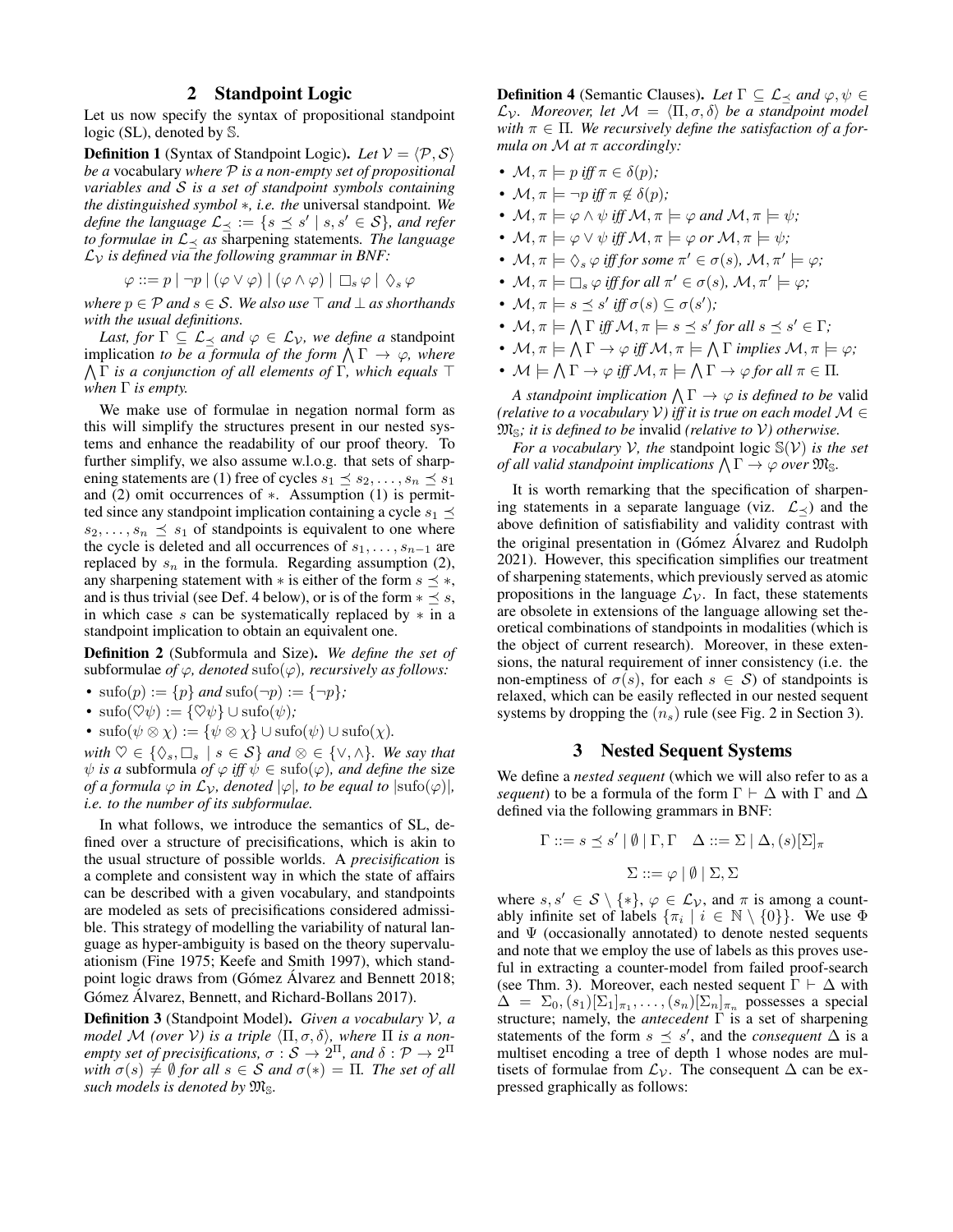

We refer to a multiset  $\Sigma_i$  occurring in the consequent of a nested sequent as a *component*, and note that components (along with the antecedent and consequent) are permitted to be empty *Ø.* Intuitively, components correspond to precisifications in a standpoint model. It is also worthwhile to define the relation  $\preceq^*_{\Gamma}$  on standpoints as this will be used as a side condition dictating applications of certain inference rules:

<span id="page-3-0"></span>**Definition 5.** For a nested sequent  $\Gamma \vdash \Delta$ , let  $\preceq^*_{\Gamma} \subseteq S \times S$ *be the minimal reflexive and transitive relation such that*

- $s \preceq^*_{\Gamma} s'$  for every  $s \preceq s' \in \Gamma$ , and
- $s \preceq^*_{\Gamma} * for every s \in \mathcal{S}$ .

A nice feature of nested sequents is that such objects typically permit a formula translation, e.g. (Brünnler 2009; [Bull 1992;](#page-9-11) [Kashima 1994;](#page-9-12) [Poggiolesi 2009\)](#page-9-13), meaning that our logical semantics can be lifted to the language of our proof systems without introducing an extended semantics for nested sequents.

Definition 6 (Formula Interpretation). *We define the* formula interpretation *of a nested sequent*  $\Gamma \vdash \Delta$  *with*  $\Delta =$  $\Sigma_0$ ,  $(s_1)[\Sigma_1]_{\pi_1}, \ldots, (s_n)[\Sigma_n]_{\pi_n}$  *as follows:* 

$$
\iota(\Gamma \vdash \Delta) := \bigwedge \Gamma \to \bigvee \Sigma_0 \vee \bigvee_{1 \leq i \leq n} \Box_{s_i}(\bigvee \Sigma_i)
$$

*We define*  $\Gamma \vdash \Delta$  *to be valid iff*  $\iota(\Gamma \vdash \Delta)$  *is valid. Also, we note that*  $\bigwedge \emptyset = \top$  *and*  $\bigvee \emptyset = \bot$ *, as usual.* 

A uniform presentation of our nested calculi is given in Fig. [2.](#page-4-1) We let  $NS(V)$  denote the corresponding nested sequent calculus over a vocabulary  $V$ . Our inference rules make use of the brackets '{' and '}' in the consequent of a nested sequent to indicate that the displayed formula(e) occur in some component. In particular, given a nested sequent  $\Gamma$  ⊢  $\Delta$ , where  $\Delta$  is of the form  $\Sigma_0$ ,  $(s_1)[\Sigma_1]_{\pi_1}, \ldots, (s_i)[\Sigma_i]_{\pi_i}, \ldots, (s_n)[\Sigma_n]_{\pi_n}$ , the notation  $\Gamma \vdash \Delta \{\varphi\}_{\pi_i}$  indicates that  $\varphi$  occurs in  $\Sigma_i$ ; additionally, we use  $\Gamma \vdash \Delta \{\varphi\}_{\pi_0}$  to indicate that  $\varphi$  occurs in  $\Sigma_0$ , i.e. the label  $\pi_0$  is used to reference the multiset  $\Sigma_0$  serving as the root of the tree encoded by the consequent.

To make the functionality of each rule in  $NS(V)$  precise, we explicitly state the operation performed by each rule. With the exception of the premise-free  $(id)$  rule, we explain for each rule how the *premise(s)* (the nested sequent(s) occurring above the horizontal inference line) are obtained from the *conclusion* (the nested sequent occurring below the horizontal inference line). This explanation is consistent with how the rules are applied (bottom-up) during proofsearch as described in the following section. Also, in accordance with standard proof-theoretic terminology [\(Buss](#page-9-25) [1998;](#page-9-25) [Takeuti 2013\)](#page-9-26), we refer to the formula that is explicitly displayed in the conclusion of a rule as *principal*, and indicate the principal formulae in our explanation of the rules below to make this precise for the reader.

- (id) A nested sequent is *initial*, and may be used to begin a derivation, so long as some component contains both  $p$ and  $\neg p$  (the principal formulae);
- (∨) If a component  $\Sigma_i$  of the conclusion contains  $\varphi \vee \psi$  (the principal formula), then adding  $\varphi$  and  $\psi$  to  $\Sigma_i$  yields the premise;
- ( $\wedge$ ) If a component  $\Sigma_i$  of the conclusion contains  $\varphi \wedge \psi$ (the principal formula), then adding  $\varphi$  to  $\Sigma_i$  yields the left premise and adding  $\psi$  to  $\Sigma_i$  yields the right premise;
- $(\Box_s)$  For any  $s \in \mathcal{S}$ , if a component  $\Sigma_i$  of the conclusion contains  $\Box_s \varphi$  (the principal formula), then appending the consequent  $\Delta$  with  $(s)[\varphi]_{\pi}$ , where  $\pi'$  is fresh (i.e. it does not occur in the conclusion), yields the premise;
- $(n_s)$  For any  $s \in S$ , we may append the consequent of the conclusion with  $(s)[\emptyset]_{\pi'}$  to obtain the premise so long as  $\pi'$  is fresh;
- $(\Diamond_s^1)$  For any  $s \in S$ , if a component  $\Sigma_i$  of the conclusion contains  $\Diamond_s \varphi$  (the principal formula), the consequent contains a nesting  $(s')[\Sigma]_{\pi}$ , and  $s' \preceq^*_{\Gamma} s$ , then adding  $\varphi$ to the nesting  $(s')[\Sigma]_{\pi'}$  yields the premise;
- $(\lozenge_s^2)$  For any  $s \in S$ , if the consequent contains a nesting of the form  $(s')[\Diamond_s \varphi, \Sigma]_{\pi'}$  with  $\Diamond_s \varphi$  the principal formula, and  $s' \preceq^*_{\Gamma} s$ , then adding  $\varphi$  to the nesting  $(s')[\Diamond_s \varphi, \Sigma]_{\pi'}$ yields the premise;
- $(\Diamond_*)$  If a component  $\Sigma_i$  of the conclusion contains  $\Diamond_* \varphi$ (the principal formula), then prepending the consequent  $\Delta$  with  $\varphi$  (i.e. adding  $\varphi$  to  $\Sigma_0$ ) yields the premise.

Example 2. *Below, we provide an example of a nested sequent derivation. To minimize the width of the proof, we let*  $\varphi$  *denote*  $\Diamond_s \Diamond_* \neg p \lor \Box_{s'} p$ .  $\left(\cdot\right)$ 

$$
\frac{s' \preceq s \vdash \varphi, \Diamond_s \Diamond_* \neg p, \Box_{s'} p, (s')[\Diamond_* \neg p, \neg p, p]}{(s')}
$$
  
\n
$$
\frac{s' \preceq s \vdash \varphi, \Diamond_s \Diamond_* \neg p, \Box_{s'} p, (s')[\Diamond_* \neg p, p]}{s' \preceq s \vdash \varphi, \Diamond_s \Diamond_* \neg p, \Box_{s'} p, (s')[p]} (\Diamond_s^1)
$$
  
\n
$$
\frac{s' \preceq s \vdash \varphi, \Diamond_s \Diamond_* \neg p, \Box_{s'} p}{s' \preceq s \vdash \varphi, \Diamond_s \Diamond_* \neg p, \Box_{s'} p} (v)
$$

*Observe that*  $(\Diamond_s^1)$  *is applicable as*  $s' \preceq^*_{\Gamma} s$  *holds due to the antecedent, and*  $(\Diamond^2_*)$  *is applicable as*  $s' \preceq^*_{\Gamma} *$  *holds by definition (see Def. [5\)](#page-3-0).*

We now prove that our calculi are sound (Thm. [1,](#page-4-2) building on Lem. [1\)](#page-3-1), that is, that every nested sequent derivable in  $NS(V)$  is valid. We then state our completeness theorem, which is a consequence of the work in Sect. [4.](#page-4-0)

<span id="page-3-1"></span>**Lemma 1.** Let  $\Gamma \vdash \Delta$  be a sequent,  $\mathcal{M} = \langle \Pi, \sigma, \delta \rangle$  be a *model with*  $\pi \in \Pi$ , and  $s, s' \in S$ . If  $\mathcal{M}, \pi \models \bigwedge \Gamma$  and  $s' \preceq^*_{\Gamma} s$ , then  $\mathcal{M}, \pi \models s' \preceq s$ .

*Proof.* Assume that  $\mathcal{M}, \pi \models \bigwedge \Gamma$  and  $s' \preceq^*_{\Gamma} s$  for some  $s', s \in S$ . There are four cases to consider:

(1)  $s = *$ . The result is immediate as  $\sigma(*) = \Pi$ , and therefore,  $\mathcal{M}, \pi \models s' \preceq *$  for every  $s' \in \mathcal{S}$  by Def. [4.](#page-2-2)

(2)  $s' \leq s \in \Gamma$ . From the assumption that  $\mathcal{M}, \pi \models \bigwedge \Gamma$  it follows that  $\mathcal{M}, \pi \models s' \preceq s$ .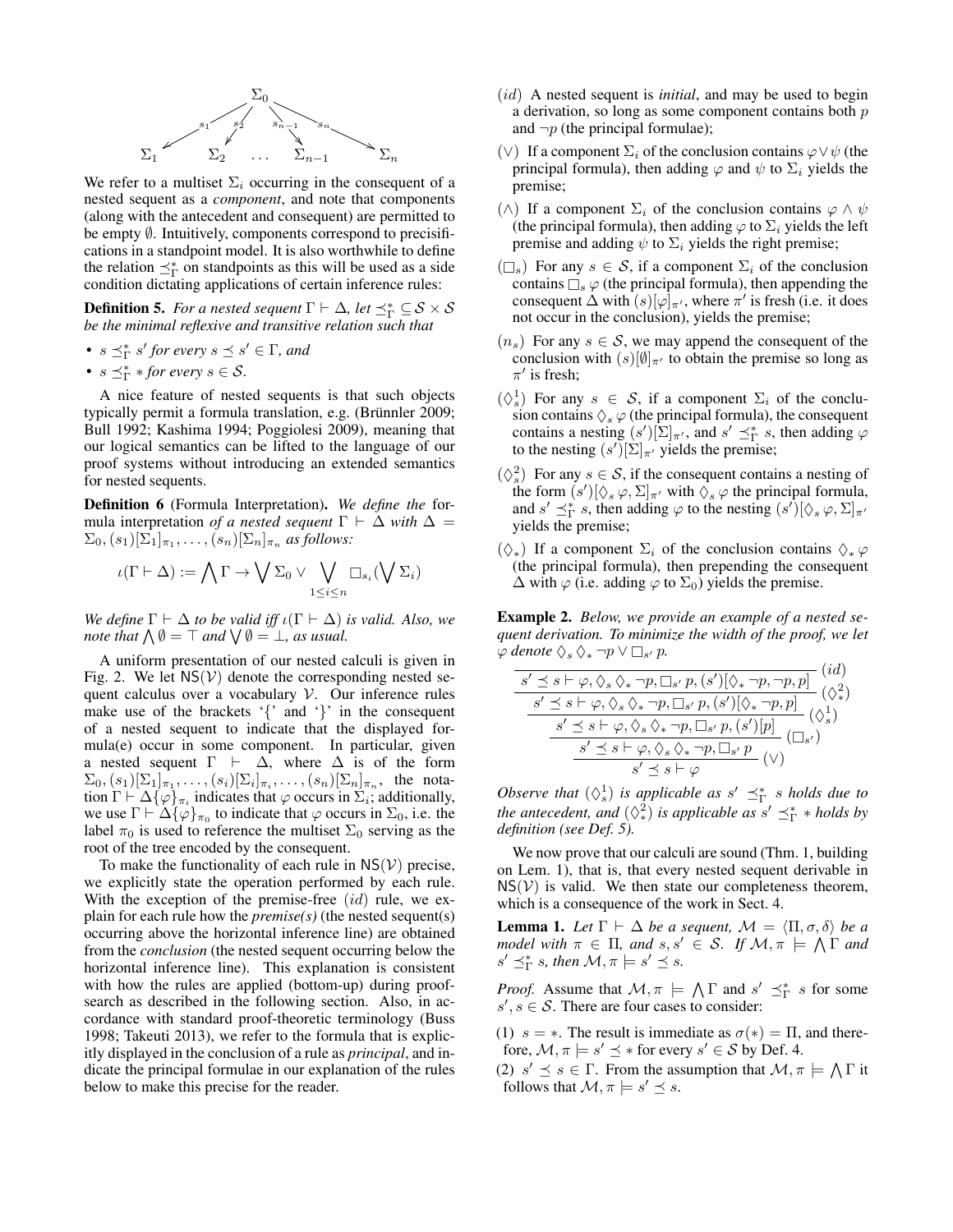<span id="page-4-1"></span>
$$
\frac{\Gamma \vdash \Delta \{ \varphi, \psi \}_{\pi} \quad (\mathrm{id}) \qquad \frac{\Gamma \vdash \Delta \{ \varphi, \psi \}_{\pi}}{\Gamma \vdash \Delta \{ \varphi \vee \psi \}_{\pi}} \quad (\vee) \qquad \frac{\Gamma \vdash \Delta \{ \varphi \}_{\pi} \qquad \Gamma \vdash \Delta \{ \psi \}_{\pi}}{\Gamma \vdash \Delta \{ \varphi \wedge \psi \}_{\pi}} \quad (\wedge)
$$
\n
$$
\frac{\Gamma \vdash \Delta \{ \Box_s \varphi \}_{\pi}, (s)[\varphi]_{\pi'}}{\Gamma \vdash \Delta \{ \Box_s \varphi \}_{\pi}} \quad (\Box_s)^\dagger_1 \qquad \frac{\Gamma \vdash \Delta, (s)[\emptyset]_{\pi'}}{\Gamma \vdash \Delta} \quad (n_s)^\dagger_1}
$$
\n
$$
\frac{\Gamma \vdash \Delta \{ \Diamond_s \varphi \}_{\pi}, (s')[\Sigma, \varphi]_{\pi'}}{\Gamma \vdash \Delta \{ \Diamond_s \varphi \}_{\pi}, (s')[\Sigma, \varphi]_{\pi'}} \quad (\Diamond_s^\mathrm{1})^\dagger_2 \qquad \frac{\Gamma \vdash \Delta, (s')[\Diamond_s \varphi, \varphi, \Sigma]_{\pi}}{\Gamma \vdash \Delta, (s')[\Diamond_s \varphi, \Sigma]_{\pi}} \quad (\Diamond_s^\mathrm{2})^\dagger_2 \qquad \frac{\Gamma \vdash \varphi, \Delta \{ \Diamond_* \varphi \}_{\pi}}{\Gamma \vdash \Delta \{ \Diamond_* \varphi \}_{\pi}} \quad (\Diamond_*)
$$

Figure 2: The nested calculus NS(V) with  $V = \langle P, S \rangle$  a vocabulary. We note that  $\pi$  is permitted to be any label from  $\{\pi_i | i \in \mathbb{N} \setminus \{0\}\}\$ and that NS(V) contains a copy of  $(\Box_s)$ ,  $(n_s)$ ,  $(\Diamond_s^1)$ , and  $(\Diamond_s^2)$  for each  $s \in S$ . The side condition  $\dag_1$  stipulates that the rule is applicable only if the label  $\pi'$  is fresh and  $\dagger_2$  stipulates that the rule is applicable only if  $s' \preceq^*_{\Gamma} s$ .

(3)  $s = s'$ . Then, it is trivially implied that  $\mathcal{M}, \pi \models s' \preceq s$ since  $\sigma(s') = \sigma(s) \subseteq \sigma(s)$  by Def. [4.](#page-2-2)

(4) There are some  $s_1, \ldots, s_n \in S$  such that  $s' \preceq s_1, \in \Gamma$ ,  $s_i \preceq s_{i+1} \in \Gamma$  for every  $1 \leq i \leq n-1$ , and  $s_n \preceq s \in \Gamma$ , that is,  $s' \preceq^*_{\Gamma} s$  is obtained by transitivity on a path in S. From this, together with the assumption that  $\mathcal{M}, \pi \models \bigwedge \Gamma$ , it directly follows that  $\mathcal{M}, \pi \models s' \preceq s$  by Def. [4.](#page-2-2)  $\Box$ 

<span id="page-4-2"></span>**Theorem 1** (Soundness). *If*  $\Gamma \vdash \Delta$  *is derivable in* NS(V), *then*  $\Gamma \vdash \Delta$  *is valid.* 

*Proof.* We prove the result by induction on the number of inferences in a given derivation, and assume that  $\Delta$  is of the form  $\Sigma_0$ ,  $(s_1)[\Sigma_1], \ldots, (s_n)[\Sigma_n]$ .

*Base case.* In the base case, our derivation consists of a single application of the  $(id)$  rule. Hence,

$$
\iota(\Gamma \vdash \Delta\{p, \neg p\}_{\pi_i}) := \bigwedge \Gamma \to \bigvee \Sigma_0 \vee \bigvee_{1 \leq i \leq n} \Box_{s_i}(\bigvee \Sigma_i)
$$

where  $p, \neg p \in \Sigma_i$ , for some  $0 \leq i \leq n$ . Regardless, the consequent of the implication above will be satisfied in any model  $M$ , implying that the above implication is valid.

*Inductive step.* We make a case distinction based on the last rule applied, and show that if the conclusion of the rule is invalid, then at least one of the premises of the rule is invalid, that is to say, we show by contraposition that if the premise(s) is (are) valid, then the conclusion is valid. We only show the  $(\Box_s)$  and  $(\Diamond_s^1)$  cases as the remaining cases are simple or argued in a similar manner.

 $(\Box_s)$ . We assume that  $\Sigma_1$  is of the form  $\Box_s \varphi, \Sigma'_1$  with  $\square_s \varphi$  principal; all remaining cases are similar. Furthermore, let us suppose that  $\iota(\Gamma \vdash \Delta \overline{\{\Box_s \varphi\}}_{\pi_1}) :=$ 

$$
\bigwedge \Gamma \to \bigvee \Sigma_0 \vee \square_{s_1} (\square_s \varphi \vee \bigvee \Sigma'_1) \vee \bigvee_{2 \leq i \leq n} \square_{s_i}(\bigvee \Sigma_i)
$$

is invalid. Then,  $\mathcal{M}, \pi \not\models \Box_{s_1}(\Box_s \varphi \vee \bigvee \Sigma'_1)$  for some standpoint model  $M := \langle \Pi, \sigma, \delta \rangle$  with a precisification  $\pi$ . Hence, there exists a precisification  $\pi' \in \sigma(s_1)$  such that  $\mathcal{M}, \pi' \not\models \Box_s \varphi$ , implying that there exists a precisification  $\pi'' \in \sigma(s)$  such that  $\mathcal{M}, \pi'' \not\models \varphi$ . It thus follows that  $M, \pi \not\models \Box_s \varphi$ , showing that the premise of  $(\Box_s)$  is invalid.

 $(\Diamond_s^1)$ . Suppose that  $\Sigma_1$  is of the form  $\Diamond_s \varphi, \Sigma'_1$  with  $\Diamond_s \varphi$ principal; all remaining cases are argued in a similar fashion. Assume that  $s' \preceq^*_{\Gamma} s$  holds and that the following is invalid:

$$
\iota(\Gamma \vdash \Delta \{\Diamond_s \varphi\}_\pi, (s')[\Sigma]_{\pi'}) := \bigwedge \Gamma \to \bigvee \Sigma_0 \vee
$$
  

$$
\Box_{s_1}(\Diamond_s \varphi \vee \bigvee \Sigma'_1) \vee \Big(\bigvee_{2 \leq i \leq n} \Box_{s_i} (\bigvee \Sigma_i)\Big) \vee \Box_{s'} (\bigvee \Sigma)
$$

Therefore, there is a standpoint model  $\mathcal{M} := \langle \Pi, \sigma, \delta \rangle$ with  $\pi \in \Pi$  such that  $\mathcal{M}, \pi \not\models \Box_{s'}(\bigvee \Sigma)$  and  $\mathcal{M}, \pi \not\models \Box$  $\Box_{s_1}(\Diamond_s \varphi \lor \bigvee \Sigma'_1)$ , and such that  $\sigma(s') \subseteq \sigma(s)$ , by  $s' \preceq^*_{\Gamma} s$ and Lem. [1.](#page-3-1) This entails that there exists a precisification  $\pi' \in \sigma(s')$  such that  $\mathcal{M}, \pi' \not\models \bigvee \Sigma$ , and that there exists a precisification  $\pi_1 \in \sigma(s_1)$  such that  $\mathcal{M}, \pi_1 \not\models \Diamond_s \varphi$ . The latter further implies that for every precisification in  $\sigma(s)$ , and thus for  $\pi'$  (since  $\pi' \in \sigma(s') \subseteq \sigma(s)$ ), that  $\mathcal{M}, \pi' \not\models \varphi$ . Thus, the premise has been shown invalid.

**Theorem 2** (Completeness). *If*  $\Gamma \vdash \Delta$  *is valid, then*  $\Gamma \vdash \Delta$ *is provable in*  $NS(V)$ *.* 

*Proof.* The theorem follows from the correct (Thm. [3\)](#page-6-0) and terminating (Thm. [4\)](#page-8-1) proof-search procedure given in the subsequent section (Sect. [4\)](#page-4-0).  $\Box$ 

# <span id="page-4-0"></span>4 Automating Standpoint Logic via Proof-Search

We now employ our nested calculi in an algorithm that decides the validity of formulae for propositional standpoint logics. In particular, we design a proof-search algorithm (see Alg. [1](#page-5-0) below) which takes a vocabulary  $V$  as a parameter and bottom-up applies rules from  $NS(V)$  in attempt to construct a proof of a given input sequent  $\Gamma \vdash \varphi$ . We may make the simplifying assumption that our proof-search algorithm only receives inputs of the form  $\Gamma \vdash \varphi$  as any nested sequent  $\Gamma \vdash \Delta$  with  $\Delta = \Sigma_0$ ,  $(s_1)[\Sigma_1], \ldots, (s_n)[\Sigma_n]$ is valid *iff*  $\iota(\Gamma \vdash \Delta)$  is valid *iff*  $\Gamma \vdash \varphi$  is valid, where  $\varphi = \bigvee \Sigma_0^{\tilde{}} \vee \Box_{s_1} (\bigvee \Sigma_1) \vee \cdots \vee \Box_{s_n} (\bigvee \Sigma_n).$ 

To decrease the complexity of proof-search and obtain (worst-case) complexity-optimality, we introduce a new technique in the context of nested sequents which we refer to as *coloring*. In essence, given the input  $\Gamma \vdash \varphi$ , the first step of proof-search guesses a *proper coloring* of the formula  $\varphi$ , that is, it labels the formula's subformulae with either an *active* label ○ or an *inactive* label • in a particular manner. Recall that, due to the  $(\wedge)$  rule, a proof in NS(V) has the structure of a binary tree, thus giving rise to the possibility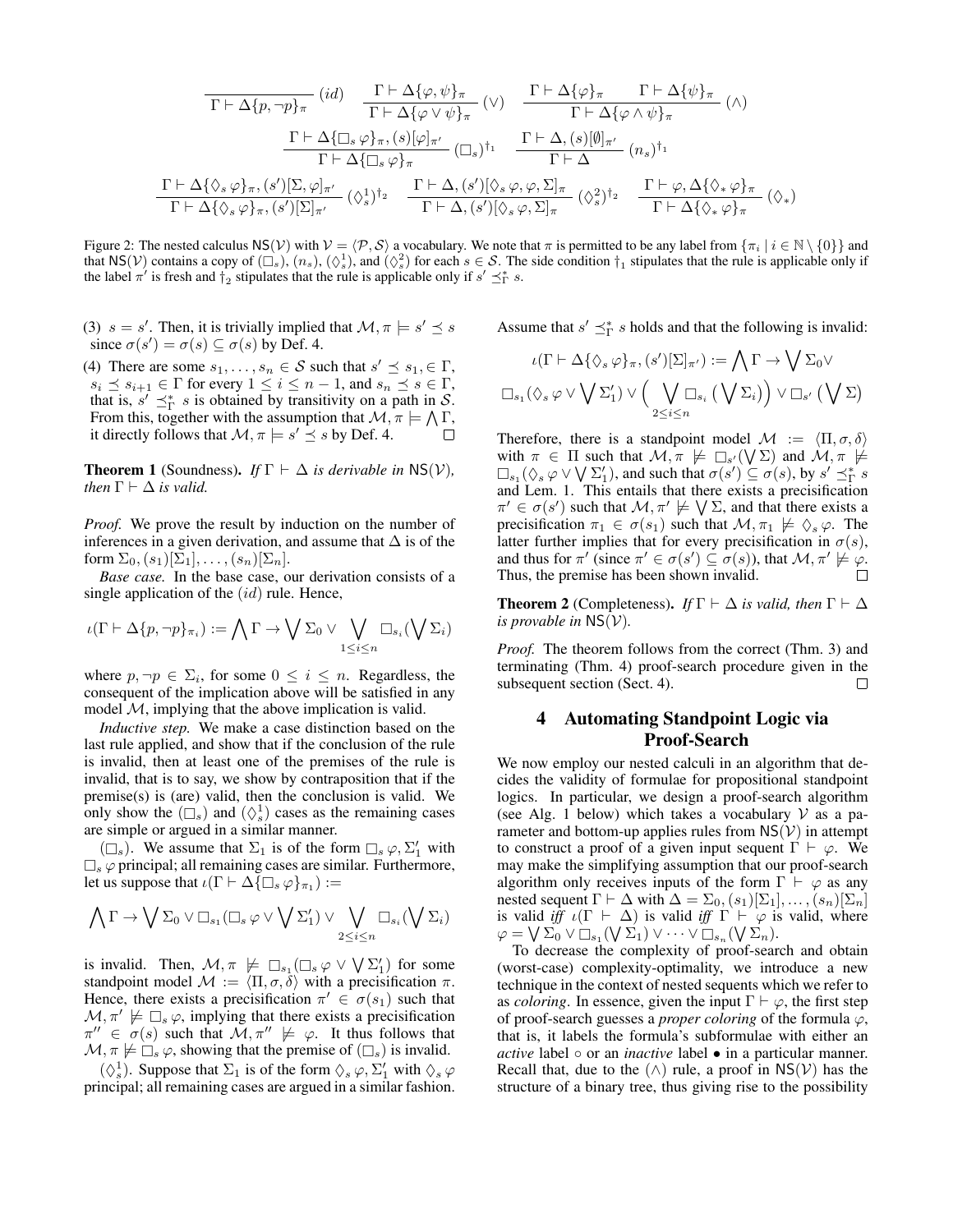| <b>Algorithm 1:</b> Prove <sub>V</sub>                                                    |
|-------------------------------------------------------------------------------------------|
| <b>Input:</b> A Nested Sequent: $\Gamma \vdash \varphi$                                   |
| <b>Output:</b> A Boolean: True, False                                                     |
| 1 Choose a proper coloring $\widetilde{\varphi}$ of $\varphi$ ;                           |
| 2 <b>return</b> ProofSearch <sub><math>V(\Gamma \vdash \widetilde{\varphi})</math>;</sub> |
|                                                                                           |

<span id="page-5-0"></span>that proof-search is exponential; therefore, our proof-search algorithm uses the aforementioned labels to only generate a single path in this binary tree relative to each coloring, which yields a worst-case complexity-optimal proof-search procedure in CoNP (for the validity problem of  $\mathbb{S}(\mathcal{V})$ ).

Definition 7 (Coloring). *We define a* colored formula *to be a formula generated via the following grammar in BNF:*

$$
\widetilde{\varphi} ::= p^* \mid \neg p^* \mid (\widetilde{\varphi} \vee \widetilde{\varphi})^* \mid (\widetilde{\varphi} \wedge \widetilde{\varphi})^* \mid (\Diamond_s \widetilde{\varphi})^* \mid (\Box_s \widetilde{\varphi})^*
$$

*with*  $* \in \{ \circ, \bullet \}$ *. For any colored formula*  $\widetilde{\varphi}$ *, we let*  $\varphi$  *be the formula in*  $\mathcal{L}_{\mathcal{V}}$  *obtained by removing all labels*  $\circ$  *and*  $\bullet$  *from*  $\widetilde{\varphi}$ *. A formula*  $\widetilde{\varphi}$  *is* properly colored *iff*  $\widetilde{\varphi} = f_{\circ}(\varphi)$ *, where the non-deterministic* coloring function f◦ *and* f• *are defined accordingly with*  $* \in \{\circ, \bullet\}$ *:* 

- $f_*(p) = p^*$
- $f_*(\neg p) = \neg p^*$
- $f_*(\varphi \vee \psi) = (f_*(\varphi) \vee f_*(\psi))^*$
- $f_{\circ}(\varphi \wedge \psi) \in \{ (f_{\circ}(\varphi) \wedge f_{\bullet}(\psi))^{\circ}, (f_{\bullet}(\varphi) \wedge f_{\circ}(\psi))^{\circ} \}$
- $f_{\bullet}(\varphi \wedge \psi) = (f_{\bullet}(\varphi) \wedge f_{\bullet}(\psi))^{\bullet}$
- $f_*(\Diamond_s \varphi) = (\Diamond_s f_*(\varphi))^*$
- $f_*(\Box_s \varphi) = (\Box_s f_*(\varphi))^*$

*We define*  $\text{pcs}(\varphi)$  *to be the set of all proper colorings of*  $\varphi$ *, and define a* colored nested sequent *to be a nested sequent that uses colored formulae as opposed to formulae from*  $\mathcal{L}_\mathcal{V}$ *.* 

We now stipulate our *saturation conditions*. When such conditions are unsatisfied during proof-search it signals that certain inference rules still need to be applied bottom-up. Alternatively, once all such conditions are satisfied this signals that proof-search ought to terminate.

<span id="page-5-3"></span>Definition 8 (Saturation Conditions). *A colored nested se-* $\mathit{quent} \ \Gamma \vdash \Sigma_0, (s_1)[\Sigma_1]_{\pi_1}, \dots, (s_n)[\Sigma_1]_{\pi_n} \ \textit{is saturated iff} \ \textit{for}$ *every*  $i \in \{0, \ldots, n\}$  *it satisfies the following conditions:* 

- id If  $p^{\circ} \in \Sigma_i$ , then  $\neg p^{\circ} \notin \Sigma_i$ ;
- $∨$  *if*  $(\widetilde{\varphi} ∨ \widetilde{\psi})^{\circ} \in \Sigma_i$ *, then*  $\widetilde{\varphi}^{\circ}, \widetilde{\psi}^{\circ} \in \Sigma_i$ *;*
- $\wedge$  *if*  $(\widetilde{\varphi} \wedge \widetilde{\psi})^{\circ} \in \Sigma_i$ , then either  $\widetilde{\varphi}^{\circ} \in \Sigma_i$  or  $\widetilde{\psi}^{\circ} \in \Sigma_i$ ;
- $\Diamond s$  *if*  $(\Diamond s \widetilde{\varphi})^{\circ} \in \Sigma_i$  *and*  $s' \preceq^*_{\Gamma} s$ , *then for each*  $j \in$ <br>  $\Box$  <br>  $\Box$  <br>  $\Box$  <br>  $\Box$  <br>  $\Box$  <br>  $\Box$  <br>  $\Box$  <br>  $\Box$  <br>  $\Box$  <br>  $\Box$  <br>  $\Box$  <br>  $\Box$  <br>  $\Box$  <br>  $\Box$  <br>  $\Box$  <br>  $\Box$  <br>  $\Box$  <br>  $\Box$  <br>  $\Box$  <br>  $\Box$  <br>  $\{1, \ldots, n\}$  such that  $s_j = s', \tilde{\varphi}^{\circ} \in \Sigma_j;$ <br> $\forall i \in \{0, \tilde{\varphi}^{\circ} \in \Sigma \}$ , then  $\tilde{\varphi}^{\circ} \in \Sigma$ .
- $\diamondsuit_*$  *if*  $(\diamondsuit_* \widetilde{\varphi})^\circ \in \Sigma_i$ , then  $\widetilde{\varphi}^\circ \in \Sigma_0$ ;<br> $\Box$  *if*  $(\Box \widetilde{\varphi})^\circ \in \Sigma$ , then for some
- $\square_s$  *if*  $(\square_s \widetilde{\varphi})^{\circ} \in \Sigma_i$ *, then for some*  $j \in \{1, ..., n\}$ *, s<sub>j</sub>* = *s, and*  $\widetilde{\varphi}^{\circ} \in \Sigma_i$ *:*  $\overrightarrow{and} \widetilde{\varphi}^{\circ} \in \Sigma_j;$ <br>for each  $\circ \subset S$
- $n_s$  *for each*  $s \in S$ *, there exists a*  $j \in \{1, ..., n\}$ *such that*  $s_i = s$ .

Let us comment on the functionality of our (nondeterministic) proof-search algorithm Prove $v$  (Alg. [1\)](#page-5-0), which takes ProofSearch<sub>V</sub> (Alg. [2\)](#page-5-1) as a subroutine. (NB. Alg. [2](#page-5-1) is split between this page and the next due to its

```
Algorithm 2: ProofSearch<sub>V</sub> (Part I)
     Input: A Colored Nested Sequent:
                    \Phi:=\Gamma\vdash \Sigma_0, (s_1)[\Sigma_1]_{\pi_1},\ldots, (s_n)[\Sigma_n]_{\pi_n}Output: A Boolean: True, False
  1 if for some 0 \le i \le n, p^{\circ}, \neg p^{\circ} \in \Sigma_i then
 2 | return True;
 3 end
 4 if \Sigma is saturated then
 5 return False;
 6 end
  7 if for some 0 \leq i \leq n, (\widetilde{\varphi} \vee \widetilde{\psi})^{\circ} \in \Sigma_i, but \widetilde{\varphi}, \widetilde{\psi} \notin \Sigma_i then
        then
  \begin{array}{ll} \mathbf{8} & \quad \text{Let $\Sigma'_i := \Sigma_i, \widetilde{\varphi}, \widetilde{\psi}$;} \ \mathbf{9} & \quad \text{Let $\Phi':=\Gamma \mathord{\vdash} \Sigma_0,\ldots,(s_i)[\Sigma'_i]_{\pi_i},\ldots,(s_n)[\Sigma_n]_{\pi_n}$;} \end{array}// Replace \Sigma_i by \Sigma'_i to obtain \Phi'.
 10 return Prove_{\mathcal{V}}(\Phi');
11 end
12 if for some 0 \leq i \leq n, (\widetilde{\varphi}^{\circ} \wedge \widetilde{\psi}^{\bullet})^{\circ} \in \Sigma_i, but \widetilde{\varphi}^{\circ} \notin \Sigma_ithen
 13 Let \Sigma'_i := \Sigma_i, \widetilde{\varphi}^\circ;<br>
I_A Let \Phi' := \Gamma \vdash \Sigma_014 Let \Phi^i := \Gamma \vdash \Sigma_0, \ldots, (s_i)[\Sigma'_i]_{\pi_i}, \ldots, (s_n)[\Sigma_n]_{\pi_n};// Replace \Sigma_i by \Sigma'_i to obtain \Phi'.
 15 return Provev(\Phi')16 end
17 if for some 0 \leq i \leq n, (\widetilde{\varphi}^{\bullet} \wedge \widetilde{\psi}^{\circ})^{\circ} \in \Sigma_i, but \widetilde{\psi}^{\circ} \notin \Sigma_i<br>then
        then
 18 Let \Sigma'_i := \Sigma_i, \widetilde{\psi}^\circ;19 Let \Phi^i:=\Gamma\!\vdash\!\Sigma_0,\ldots,(s_i)[\Sigma'_i]_{\pi_i},\ldots,(s_n)[\Sigma_n]_{\pi_n};// Replace \Sigma_i by \Sigma'_i to obtain \Phi'.
 20 return Prove_{\mathcal{V}}(\Phi')21 end
```
<span id="page-5-1"></span>length.) As mentioned above, given an input  $\Gamma \vdash \varphi$ , the algorithm Prove<sub>V</sub> guesses a proper coloring  $\tilde{\varphi}$  of  $\varphi$ , and then returns the value of ProofSearch<sub>V</sub> $(\Gamma \vdash \tilde{\varphi})$ . We note that ProofSearch<sub>V</sub> applies the rules from  $NS(V)$  in a bottomup manner (each corresponding to a recursive call of the algorithm with the exception of  $(id)$ ). The application of each rule is as follows:  $(id)$  corresponds to lines 1–3,  $(\vee)$  to lines 7–11,  $(\wedge)$  to lines 12–16 and 17–21, that respectively yields the left and right premises of  $(\wedge)$ ,  $(\wedge_s^1)$  and  $(\wedge_s^2)$  to lines 22–25,  $(\Diamond_*)$  to lines 26–29,  $(\Box_s)$  to lines 30–33, and  $(n_s)$ to lines 34–37.

Moreover, ProofSearch<sub>V</sub> contrasts with typical proofsearch algorithms in that it utilizes the active and inactive labels  $\circ$  and  $\bullet$  in  $\tilde{\varphi}$  to guide its computation and only constructs *a single thread* of the proof.<sup>[2](#page-5-2)</sup> In other words, if a nested sequent  $\Gamma \vdash \varphi$  is derivable in NS(V), then the sequent has a proof in  $NS(V)$  such that ProofSearch<sub>V</sub> generates each thread of the proof relative to each proper coloring of  $\varphi$ ; as argued in the lemma below, all such threads may be 'zipped' together to reconstruct a full proof of  $\Gamma \vdash \varphi$  in

<span id="page-5-2"></span><sup>2</sup>A *thread* in a proof is defined in the usual fashion as a path of sequents from the conclusion of the proof to an initial sequent (cf. [\(Takeuti 2013,](#page-9-26) p. 14)).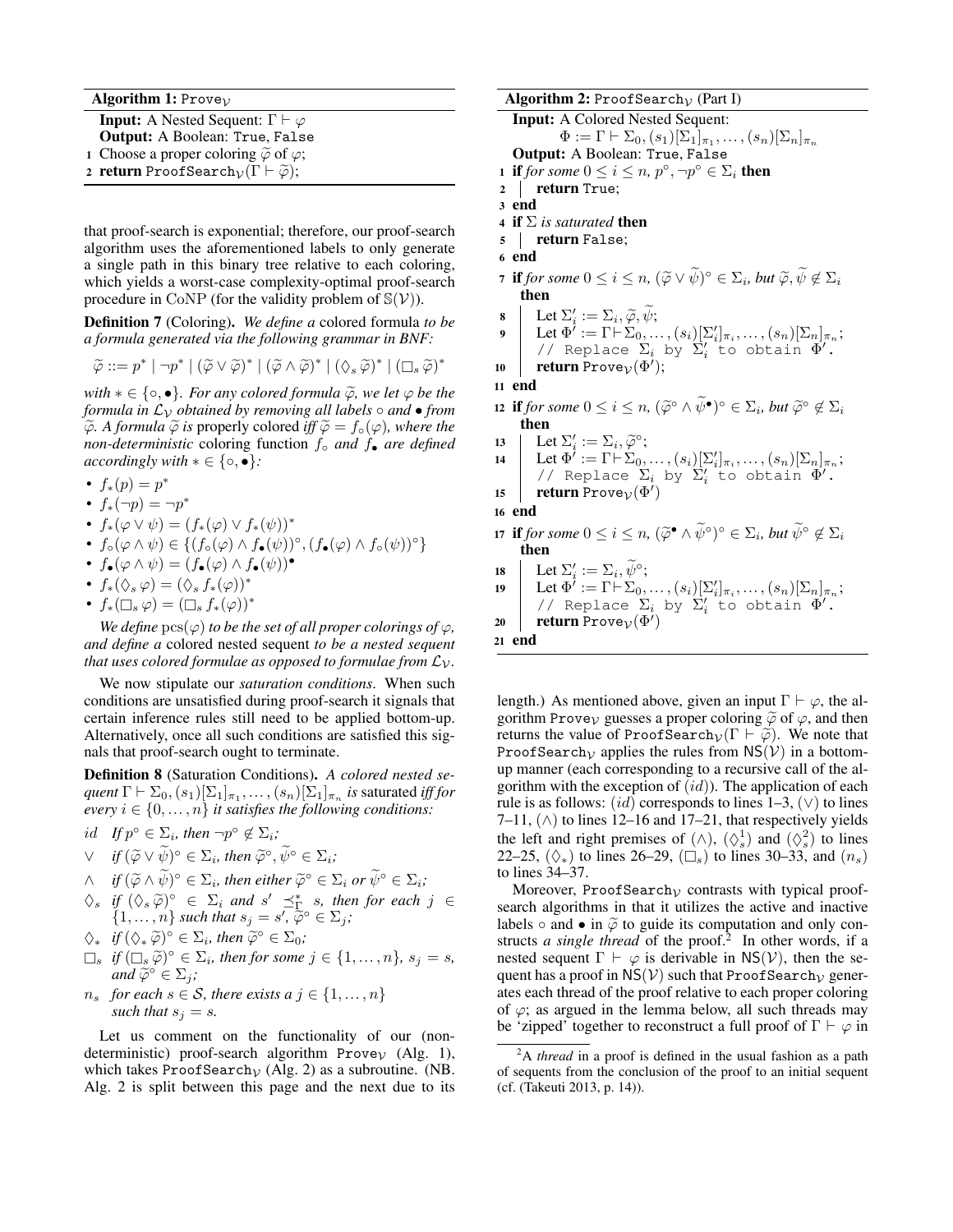$NS(V)$ . In this way, our proof-search algorithm may be used to construct certificates witnessing the validity (by means of a proof in  $NS(V)$ ) or invalidity (by means of a countermodel) of any input  $\Gamma \vdash \varphi$  (see Thm. [3](#page-6-0) below for details).

<span id="page-6-1"></span>**Lemma 2.** Let  $\Gamma \vdash \varphi$  be a sequent and  $\text{pcs}(\varphi)$  the (finite) set *of proper colorings of*  $\varphi$ *. If* ProofSearch<sub> $\mathcal{V}(\Gamma \vdash \widetilde{\varphi})$  = True</sub> *for all*  $\widetilde{\varphi} \in \text{pcs}(\varphi)$ *, then there is a proof of*  $\Gamma \vdash \varphi$  *in* NS(*V*).

*Proof.* Assume that ProofSearch<sub>V</sub> $(\Gamma \vdash \widetilde{\varphi})$  = True for every  $\tilde{\varphi} \in \text{pcs}(\varphi)$ , and the following thread of colored nested sequents is generated during its execution:

$$
T(\widetilde{\varphi}) := \Gamma \vdash \Delta_0, \dots, \Gamma \vdash \Delta_h
$$

such that  $\Delta_0 = \tilde{\varphi}$  and  $\Gamma \vdash \Delta_h$  is an instance of  $(id)$  (by lines 1–3). Let  $T$  be the set of all such threads.

For a thread  $\Gamma \vdash \Delta_0, \ldots, \Gamma \vdash \Delta_h \in \mathcal{T}$  and  $0 \leq k \leq h$ , the colored nested sequent  $\Gamma \vdash \Delta_k$  is:

- *left conjunctive iff*  $\Gamma \vdash \Delta_{k+1}$  is obtained from  $\Gamma \vdash \Delta_k$  by applying  $(\wedge)$  yielding the left premise (lines 12–16), and
- *right conjunctive iff*  $\Gamma \vdash \Delta_{k+1}$  is obtained from  $\Gamma \vdash \Delta_k$ by applying  $(\wedge)$  yielding the right premise (lines 17–21).

A colored nested sequent is *conjunctive iff* it is left or right conjunctive. We now explain how our threads may be transformed into a proof of  $\Gamma \vdash \varphi$  in NS( $V$ ).

We assume w.l.o.g. that the initial segments of all threads up to and including the first conjunctive sequent  $\Gamma \vdash \Delta_k$  are identical (i.e. we assume that the subroutine ProofSearch<sub>V</sub> executes in a deterministic fashion). Hence, we may form the 'pseudo-derivation' shown below left, by making use of the first  $k$  sequents of any given thread, where the rules  $(r_1), \ldots, (r_{k-1})$  are determined on the basis of which lines of ProofSearch<sub>v</sub> were executed.

$$
\left| \frac{\Gamma \vdash \Delta_k}{\Gamma \vdash \varphi} (r_{k-1}) \right| \frac{\Gamma \vdash \Delta_{k+1}^l \quad \Gamma \vdash \Delta_{k+1}^r}{\Gamma \vdash \Delta_k} (r_{k-1}) \qquad (\wedge) \frac{\vdots}{\Gamma \vdash \varphi} (r_1)
$$

Let us define  $T^k(\tilde{\varphi}) := \Gamma \vdash \Delta_{k+1}, \ldots, \Gamma \vdash \Delta_h$  to be <br>tail of a thread  $T(\tilde{\varphi})$  starting from  $k+1$ . Since the  $k^{th}$ the tail of a thread  $\hat{T}(\tilde{\varphi})$  starting from  $k + 1$ . Since the  $k^{th}$ <br>colored nested sequent of every thread is conjunctive we colored nested sequent of every thread is conjunctive, we may generate two sets of threads  $\mathcal{T}_L$  and  $\mathcal{T}_R$  from  $\mathcal{T}$ :

 $\mathcal{T}_L := \{ T^k(\widetilde{\varphi}) \mid \Gamma \vdash \Delta_k \in T(\widetilde{\varphi}) \text{ is left conjunctive} \}$  $\mathcal{T}_R := \{ T^k(\widetilde{\varphi}) \mid \Gamma \vdash \Delta_k \in T(\widetilde{\varphi}) \text{ is right conjunctive} \}$ 

We now extend the 'pseudo-derivation' shown above left, with a bottom-up application of  $(\wedge)$  to obtain the 'pseudoderivation' shown above right, where  $\Gamma \vdash \Delta_{k+1}^l$  and  $\Gamma \vdash$  $\Delta_{k+1}^r$  are the initial elements of each thread  $\mathcal{T}_L^{\text{max}}$  and  $\mathcal{T}_R$ , respectively. By successively repeating the above described process over  $\mathcal{T}_L$  and  $\mathcal{T}_R$ , a proof in NS(V) will eventually be built above  $\Gamma \vdash \Delta_{k+1}^l$  and  $\Gamma \vdash \Delta_{k+1}^r$ , giving a proof of  $\Gamma \vdash \varphi$  in NS( $V$ ). □

Example 3. *To illustrate the procedure in Lem. [2](#page-6-1) above, we provide an example of the proof construction process of*  $\emptyset \vdash \varphi$  with  $\varphi := \Box_s(p \vee (\neg p \wedge \neg p)) \wedge \Diamond_s(q \vee \neg q)$ . First, *observe that*  $\varphi$  *has three proper colorings, given below:* 

### Algorithm 2: ProofSearch<sub>V</sub> (Part II)

**22 if** *for some*  $0 \le i \le n$ ,  $(\Diamond_s \widetilde{\varphi})^{\circ} \in \Sigma_i$  *and*  $s' \preceq^*_{\Gamma} s$ ,<br>and for some  $1 \le i \le n$ ,  $s_i = s'$  but  $\widetilde{\varphi} \notin \Sigma_i$ ; the *and for some*  $1 \leq j \leq n$ ,  $s_j = s'$ , *but*  $\widetilde{\varphi} \notin \Sigma_j^+$  **then**  $I \in \mathbb{R}^N \setminus \{-\Gamma \vdash$ 

23 | Let  $\Phi' := \Gamma \vdash$  $\Sigma_0, \ldots, (s_j) [\Sigma_j, \widetilde{\varphi}]_{\pi_j}, \ldots, (s_n) [\Sigma_n]_{\pi_n};$ // Add  $\widetilde{\varphi}$  to the  $j^{th}$  nesting to obtain  $\Phi'$ obtain Φ ′. 24  $\;$  return Prove $_{\mathcal{V}}(\Phi^{\prime});$ 

### 25 end

```
26 if for some 0 \leq i \leq n, (\Diamond \ast \widetilde{\varphi})^{\circ} \in \Sigma_i, but \widetilde{\varphi} \notin \Sigma_0 then
         then
```

```
27 Let
                  \Phi' := \Gamma \vdash \widetilde{\varphi}, \Sigma_0, (s_1)[\Sigma_1]_{\pi_1}, \dots, (s_n)[\Sigma_n]_{\pi_n};<br>
( Add \widetilde{\varphi} to the 0<sup>th</sup> component to
               // Add \tilde{\varphi} to the 0^{th} component to obtain \Phi'obtain Φ
′.
```

```
28 return Prove_{\mathcal{V}}(\Phi');
```
29 end

```
30 if for some 0 \le i \le n, (\Box_s \widetilde{\varphi})^{\circ} \in \Sigma_i, but for each 1 \le i \le n such that s_i - s_i \widetilde{\varphi} \notin \Sigma_i, then
              1 \leq j \leq n such that s_j = s, \widetilde{\varphi} \notin \Sigma_j then<br>\vdash Let \Sigma' := \Gamma \vdash \Sigma_0 (e) [\Sigma \vdash ] (e)
```
31 Let 
$$
\Sigma' := \Gamma \vdash \Sigma_0, ..., (s_n)[\Sigma_n]_{\pi_n}, (s)[\widetilde{\varphi}]_{\pi_{n+1}}
$$
;  
\n//  $\varphi$  (s)[ $\widetilde{\varphi}]_{\pi_{n+1}}$  to obtain  $\Phi'$   
\n32 return  $\text{Prove}_{\mathcal{V}}(\Phi')$ ;  
\n53.

33 end

```
34 if for some s \in S there does not exist a \leq j \leq nsuch that s_i = s then
```

```
35 \Box Let \Phi' := \Gamma \vdash \Sigma_0, \ldots, (s_n) [\Sigma_n]_{\pi_n}, (s) [\emptyset]_{\pi_{n+1}};// Append (s)[\emptyset]_{\pi_{n+1}} to obtain \Phi'with \pi_{n+1} fresh.
36 return Prove_{\mathcal{V}}(\Phi^{\prime});
```

```
37 end
```

$$
\widetilde{\varphi}^1 := ((\Box_s(p^\circ \lor (\neg p^\circ \land \neg p^\bullet)^\circ)^\circ)^\circ \land (\Diamond_s(q^\bullet \lor \neg q^\bullet)^\bullet)^\circ)^\circ
$$
  

$$
\widetilde{\varphi}^2 := ((\Box_s(p^\circ \lor (\neg p^\bullet \land \neg p^\circ)^\circ)^\circ)^\circ \land (\Diamond_s(q^\bullet \lor \neg q^\bullet)^\bullet)^\circ)^\circ
$$
  

$$
\widetilde{\varphi}^3 := ((\Box_s(p^\bullet \lor (\neg p^\bullet \land \neg p^\bullet)^\bullet)^\bullet)^\bullet \land (\Diamond_s(q^\circ \lor \neg q^\circ)^\circ)^\circ)^\circ
$$

*Each proper coloring*  $\widetilde{\varphi}^i$  *with*  $i \in \{1, 2, 3\}$  *gives rise to a corresponding thread*  $T(i)$  (*shown at the top of Fig. 3*) *when corresponding thread*  $T(i)$  *(shown at the top of Fig. [3\)](#page-7-0)* when  $ProofSearch_V(\emptyset \vdash \tilde{\varphi}^i)$  is run. Note that in the figure we<br>have omitted the active and inactive labels, as well as labels *have omitted the active and inactive labels, as well as labels of the form*  $\pi_i$ , from each thread  $T(i)$  to improve readabil*ity, and each application of*  $( \wedge )$  *is emphasized with a dashed inference line. By making use of the proof construction process described in Lem.* [2,](#page-6-1) the three threads  $T(1)$ ,  $T(2)$ , and T(3) *can be fused together to generate a proof of*  $\emptyset$  ⊢  $\varphi$ *shown at the bottom of Fig. [3.](#page-7-0)*

<span id="page-6-0"></span>**Theorem 3** (Correctness). Let  $\Gamma \vdash \varphi$  be a sequent.

- *1. If* ProofSearch<sub> $V(\Gamma \vdash \tilde{\varphi})$  = True *for all proper col-*</sub> *orings of*  $\varphi$ *, then a proof in* NS(V) *may be constructed witnessing that*  $\Gamma \vdash \varphi$  *is valid.*
- *2. If* ProofSearch<sub> $V(\Gamma \vdash \widetilde{\varphi})$  = False *for some proper col-*</sub> *oring of* φ*, then a counter-model may be constructed witnessing that*  $\Gamma \vdash \varphi$  *is invalid.*

*Proof.* The first claim follows by Lem. [2](#page-6-1) and the soundness of each nested calculus (see Thm. [1\)](#page-4-2); therefore, we focus on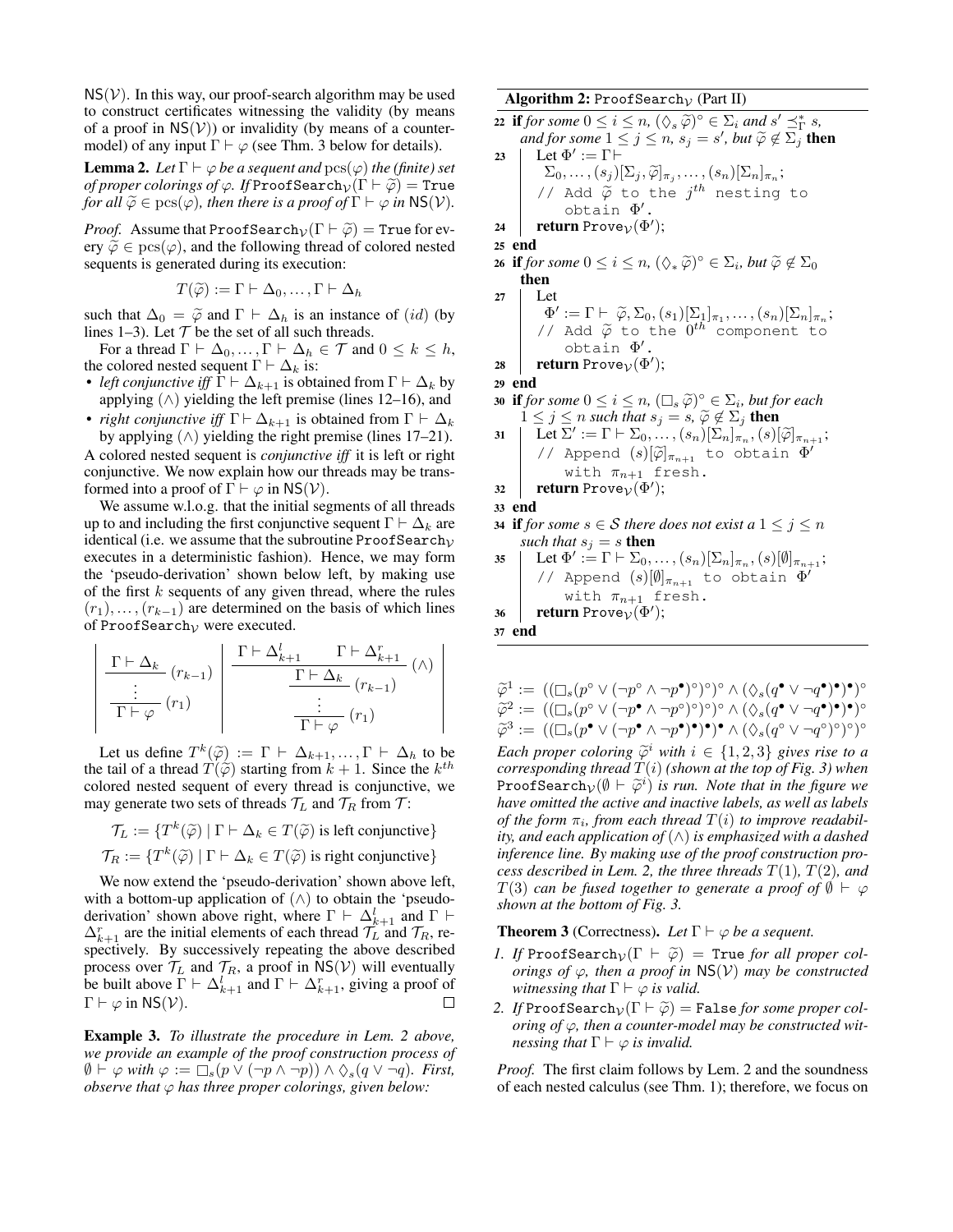<span id="page-7-0"></span>
$$
T(1) := \n\begin{array}{c}\nT(1) := \n\frac{1}{\left(\theta + \varphi, \psi_0, (s)[\psi_1, p, \neg p, \psi_2]\right)}(id) \\
\hline\n\frac{1}{\left(\theta + \varphi, \psi_0, (s)[\psi_1, p, \neg p \land \neg p]\right)}(d) \\
\hline\n\frac{1}{\left(\theta + \varphi, \psi_0, (s)[\psi_1, p, \neg p \land \neg p]\right)}(d) \\
\hline\n\frac{1}{\left(\theta + \varphi, \psi_0, (s)[\psi_1, p, \neg p \land \neg p]\right)}(d) \\
\hline\n\frac{1}{\left(\theta + \varphi, \psi_0, (s)[\psi_1, p, \neg p \land \neg p]\right)}(d) \\
\hline\n\frac{1}{\left(\theta + \varphi, \psi_0, (s)[\psi_1, p, \neg p \land \neg p]\right)}(d) \\
\hline\n\frac{1}{\left(\theta + \varphi, \psi_0, (s)[\psi_1, p, \neg p \land \neg p]\right)}(d) \\
\hline\n\frac{1}{\left(\theta + \varphi, \psi_0, (s)[\psi_1, p, \neg p, \psi_2]\right)}(d) \\
\hline\n\frac{1}{\left(\theta + \varphi, \psi_0, (s)[\psi_1, p, \neg p, \psi_2]\right)}(d) \\
\hline\n\frac{1}{\left(\theta + \varphi, \psi_0, (s)[\psi_1, p, \neg p, \psi_2]\right)}(id) \\
\hline\n\frac{1}{\left(\theta + \varphi, \psi_0, (s)[\psi_1, p, \neg p, \psi_2]\right)}(id) \\
\hline\n\frac{1}{\left(\theta + \varphi, \psi_0, (s)[\psi_1, p, \neg p, \psi_2]\right)}(id) \\
\hline\n\frac{1}{\left(\theta + \varphi, \psi_0, (s)[\psi_1, p, \neg p, \psi_2]\right)}(d) \\
\hline\n\frac{1}{\left(\theta + \varphi, \psi_0, (s)[\psi_1, p, \neg p, \psi_2]\right)}(d) \\
\hline\n\frac{1}{\left(\theta + \varphi, \psi_0, (s)[\psi_1, p, \neg p, \psi_2]\right)}(d) \\
\hline\n\frac{1}{\left(\theta + \varphi, \psi_
$$

Figure 3: An example of how the threads  $T(1)$ ,  $T(2)$ , and  $T(3)$  may be 'zipped' together to construct the derivation shown above bottom. Note that  $\varphi := \Box_s(p \vee (\neg p \wedge \neg p)) \wedge \Diamond_s(q \vee \neg q)$ ,  $\psi_0 := \Box_s(p \vee (\neg p \wedge \neg p))$ ,  $\psi_1 := p \vee (\neg p \wedge \neg p)$ ,  $\psi_2 := \neg p \wedge \neg p$ , and  $\psi_3 := q \vee \neg q$ .

the second claim. Suppose that ProofSearch<sub>V</sub> $(\Gamma \vdash \tilde{\varphi}) =$ False for some chosen proper coloring of  $\varphi$ . Then, ProofSearch<sub>V</sub> generates a saturated nested sequent  $\Gamma \vdash \Delta$ with  $\Delta$  of the form  $\Sigma_0$ ,  $(s_1)[\Sigma_1]_{\pi_1}, \dots, (s_n)[\Sigma_n]_{\pi_n}$ . We will use  $\Gamma \vdash \Delta$  to construct a counter-model for  $\Gamma \vdash \varphi$ , thus proving the second claim. Let us define  $\mathcal{M} := \langle \Pi, \sigma, \delta \rangle$  as:

- $\Pi := {\pi_0, \pi_1, ..., \pi_n};$
- $\sigma(*) := \Pi$  and for each  $s \in S \setminus \{*\}$ , we define  $\sigma(s)$ :
- (i)  $\pi_i \in \sigma(s)$  for each  $i \in \{1, ..., n\}$  such that  $s_i = s$ , and (ii)  $\pi_j \in \sigma(s)$  for each  $\pi_j \in \sigma(s')$  such that  $s' \preceq^*_{\Gamma} s$ ;
- $\delta(p) := {\pi_i \mid p^{\circ} \notin \Sigma_i}.$

We know that the recursive definition of  $\sigma$  will eventually terminate since  $S$  is finite.

Let us now prove that  $M$  is indeed a standpoint model; afterward, we will show that  $\mathcal{M}, \pi_0 \not\models \iota(\Gamma \vdash \Delta)$ . First, observe that the inclusion of  $\pi_0$  in  $\Pi$  ensures that the domain of precisifications is non-empty. Furthermore,  $\delta$  is a function from P to  $2^{\Pi}$ , for each  $s \in \mathcal{S}$ , we have that  $\sigma(s) \neq \emptyset$  by the  $n_s$  saturation condition, and  $\sigma(*) = \Pi$  by definition. We now show that (a) for each  $s' \preceq s \in \Gamma$  and  $i \in \{0, ..., n\},$  $\mathcal{M}, \pi_i \models s' \preceq s$ , and (b) for each  $i \in \{0, \dots, n\}$  and  $\widetilde{\psi} \in \mathbb{R}$  $\Sigma_i$ ,  $\mathcal{M}, \pi_i \not\models \psi$ , from which  $\mathcal{M}, \pi_0 \not\models \iota(\Gamma \vdash \varphi)$  follows as  $\widetilde{\varphi} \in \Sigma_0$ .

(a) Let  $s' \preceq s \in \Gamma$  and assume that  $\pi \in \sigma(s')$ . Then, by the second clause in the definition of  $\sigma(s)$  it follows that  $\pi \in \sigma(s)$ , thus showing that  $\mathcal{M}, \pi \models s \preceq s'$  for all  $\pi \in \Pi$ . (b) By induction on the complexity of  $\psi$ .

*Base case.* First, let us suppose that  $\psi$  is a propositional atom p where  $p^{\circ} \in \Sigma_i$ . Then, by the definition of  $\delta$ , we have that  $\pi_i \notin \delta(p)$ , i.e.  $\mathcal{M}, \pi_i \not\models p$ . Similarly, if  $\psi$  is a negated atom  $\neg p$  where  $\neg p^{\circ} \in \Sigma_i$ , then by the *id* saturation condition, we know that  $p^{\circ} \notin \Sigma_i$ , implying that  $\pi_i \in \delta(p)$ by the definition of  $\delta$ , thus showing that  $\mathcal{M}, \pi_i \not\models \neg p$ .

*Inductive step.* We suppose that  $\psi^\circ \in \Sigma_i$  and we show that  $\mathcal{M}, \pi_i \not\models \psi$  making a case distinction based on the main connective of  $\psi$ .

- $\psi = \chi \vee \xi$ : By the  $\vee$  saturation condition,  $\widetilde{\chi}^{\circ}, \widetilde{\xi}^{\circ} \in \Sigma_i$ . By<br>
IH  $M \pi \nleftrightarrow \chi$  and  $M \pi \nleftrightarrow \xi$  showing  $M \pi \nleftrightarrow \psi$ IH,  $\mathcal{M}, \pi_i \not\models \chi$  and  $\mathcal{M}, \pi_i \not\models \xi$ , showing  $\mathcal{M}, \pi_i \not\models \psi$ .
- $\psi = \chi \wedge \xi$ : By the  $\wedge$  saturation condition,  $\widetilde{\chi}^{\circ} \in \Sigma_i$  or  $\widetilde{\xi}^{\circ} \in$ <br>  $\Sigma$ . By IH  $\mathcal{M} \pi \nvDash \chi$  or  $\mathcal{M} \pi \nvDash \xi$  so  $\mathcal{M} \pi \nvDash \psi$  $\Sigma_i$ . By IH,  $\mathcal{M}, \pi_i \not\models \chi$  or  $\mathcal{M}, \pi_i \not\models \xi$ , so  $\mathcal{M}, \pi_i \not\models \psi$ .
- $\psi = \Diamond_s \chi$  with  $s \in S \setminus \{*\}$ : Assume that  $\pi_i \in \sigma(s)$ . By the definition of  $\sigma(s)$ ,  $\pi_j$  was added via the first (i) or second (ii) condition. If (i), then there is a nesting  $(s){\{\Sigma_j\}_{{\pi}_j}$ in  $\Delta$ , and by the  $\diamondsuit_s$  saturation condition,  $\widetilde{\chi}^{\circ} \in \Sigma_j$ . By<br>
H then  $M \pi \nleftrightarrow \chi$  If (ii) then there is a chain of state-IH then,  $\mathcal{M}, \pi_j \not\models \chi$ . If (ii), then there is a chain of statements  $s_0 \preceq s_1, \ldots, s_n \preceq s \in \Gamma$  such that a nesting of the form  $(s_0)\{\sum_j\}_{\pi_j}$  exists in  $\Delta$ . Again, by the  $\diamondsuit_s$  saturation condition, it follows that  $\widetilde{\chi}^{\circ} \in \Sigma_j$ , which implies that  $M \pi \not\models \chi$  by IH Hence  $M \pi \not\models \Diamond \chi$ that  $M, \pi_j \not\models \chi$  by IH. Hence,  $M, \pi_i \not\models \Diamond_s \chi$ .
- $\psi = \Diamond_* \chi$ : Since  $*$  is maximal relative to the  $\preceq^*_{\Gamma}$  relation, i.e.  $s \preceq_{\Gamma}^* *$  for all  $s \in S$ , we have  $\widetilde{\chi}^{\circ} \in \Sigma_j^*$  for each  $i \in \{0, \ldots, n\}$  by the  $\land$  and  $\land$  saturation conditions  $j \in \{0, \ldots, n\}$  by the  $\diamondsuit_*$  and  $\diamondsuit_s$  saturation conditions, hence for all  $\pi_j \in \Pi$ ,  $\mathcal{M}, \pi_j \not\models \chi$ , i.e.  $\mathcal{M}, \pi_i \not\models \Diamond_* \chi$ .
- $\psi = \Box_s \chi$ : By the  $\Box_s$  saturation condition, we know that there exists  $a_j \in \{1, ..., n\}$  such that  $s_j = s$  and  $\tilde{\chi}^{\circ} \in \Sigma$ . By IH  $M \pi \nleftrightarrow \chi$  thus proving the case  $\Sigma_i$ . By IH,  $\mathcal{M}, \pi_i \not\models \chi$ , thus proving the case.  $\Box$

Example 4. *Let us provide an example of the counter-model construction procedure given in Thm. [3.](#page-6-0) We assume that the* (invalid) sequent  $s \preceq s' \vdash \varphi$  with  $\varphi := \Box_{s'} p \lor \Diamond_s \neg p$  is *input into* Prove<sub>V</sub>*. Since*  $\varphi$  *has one proper coloring (with all subformulae active), only the following single thread is generated, yielding the saturated sequent shown at the top of the proof below. We omit the active labels for readability.*

$$
\frac{s \preceq s' \vdash \varphi, \Box_{s'} p, \Diamond_s \neg p, (s') [p]_{\pi_1}, (s) [\neg p]_{\pi_2}, (*) [\emptyset]_{\pi_3}}{s \preceq s' \vdash \varphi, \Box_{s'} p, \Diamond_s \neg p, (s') [p]_{\pi_1}, (s) [\neg p]_{\pi_2}} (\Diamond_s^1)
$$

$$
\frac{s \preceq s' \vdash \varphi, \Box_{s'} p, \Diamond_s \neg p, (s') [p]_{\pi_1}, (s) [\emptyset]_{\pi_2}}{s \preceq s' \vdash \varphi, \Box_{s'} p, \Diamond_s \neg p, (s') [p]_{\pi_1}} (n_s)
$$

$$
\frac{s \preceq s' \vdash \varphi, \Box_{s'} p, \Diamond_s \neg p, (s') [p]_{\pi_1}}{s \preceq s' \vdash \varphi} (\vee)
$$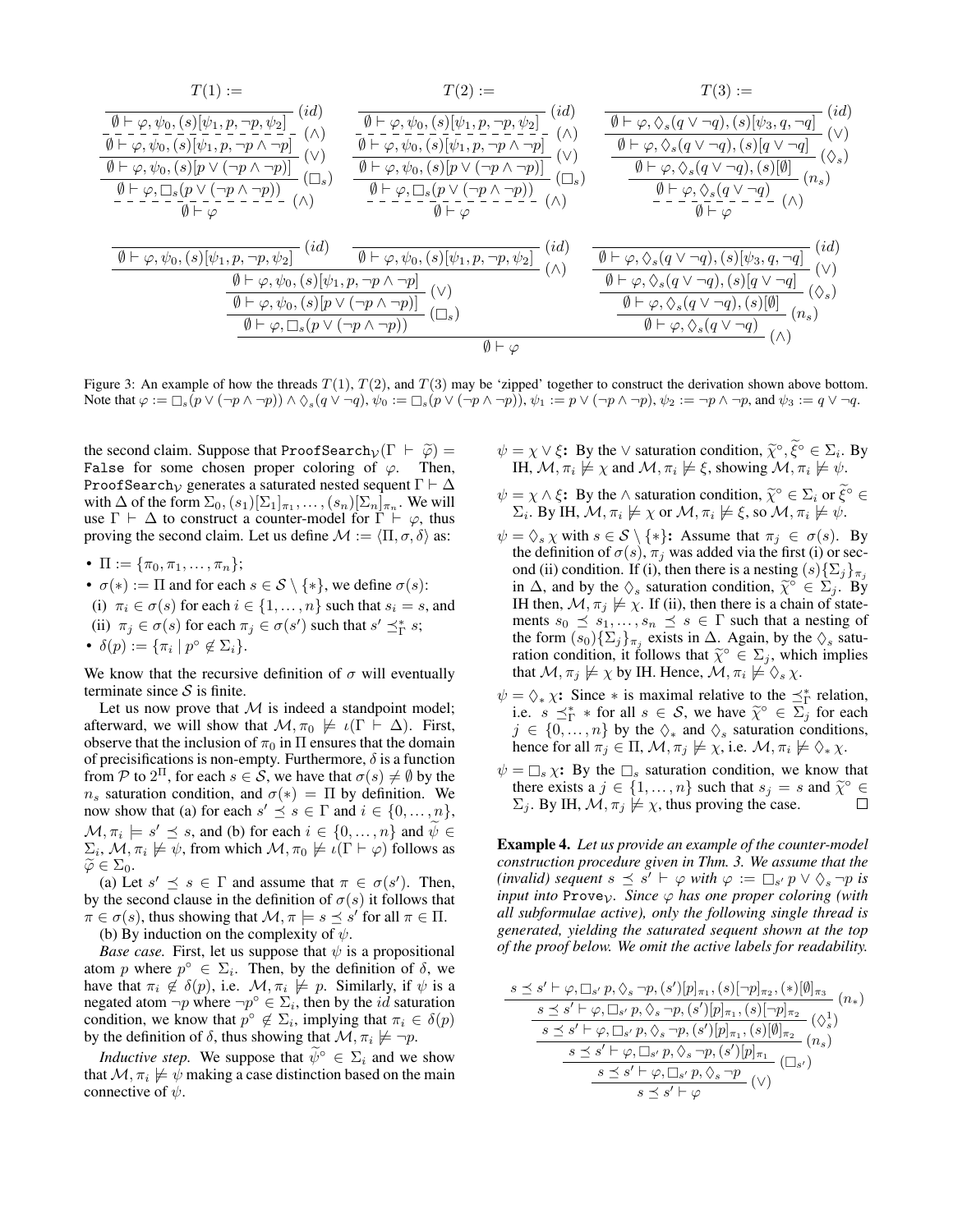*Then, we may extract the following (counter-)model*  $M =$  $\langle \Pi, \sigma, \delta \rangle$  *from the top, saturated sequent in the proof above.* 

- $\Pi := {\pi_0, \pi_1, \pi_2, \pi_3}$ ;
- $\sigma(*) := \Pi, \sigma(s) := {\pi_2}, \text{ and } \sigma(s') := {\pi_1};$
- $\delta(p) := {\pi_0, \pi_2, \pi_3}.$
- *It is readily verifiable that*  $\mathcal{M}, \pi_0 \not\models \Box_{s'} p \lor \Diamond_s \neg p$ .

We now show that ProofSearch<sub>V</sub> (and hence Prove<sub>V</sub>) terminates after at most polynomially many rule applications in the *size* of the input sequent. For an input  $\Phi := \Gamma \vdash \varphi$ , its size is defined to be  $|\Phi| := |\mathcal{S}| + |\varphi|$ . That is, the size of  $\Phi$ is the sum of the cardinality of the set  $S$  of standpoints and the size of  $\varphi$ . The size of a sequent incorporates a measure on the set  $S$  from the associated vocabulary  $V$  as opposed to a measure on the set  $\Gamma$  of sharpening statements because Γ only plays a role in bottom-up applications of  $(\Diamond_s^1)$  and  $(\Diamond_s^2)$ , which are bounded in part by the cardinality of S and in part by the number of  $\square_s$  modalities occurring in  $\varphi$ , as explained in the proof of Thm. [4](#page-8-1) below.

<span id="page-8-1"></span>**Theorem 4** (Termination). Let  $\Phi := \Gamma \vdash \varphi$  be a sequent. *Then, the number of recursive calls in* ProofSearch<sub> $\nu$ </sub> ( $\Gamma \vdash$  $\widetilde{\varphi}$ *), and thus* Prove $\gamma(\Gamma \vdash \varphi)$ *, is bounded by a polynomial* 

$$
p(|\Phi|) = \mathcal{O}(|\Phi|^2).
$$

*Proof.* Let  $\Phi := \Gamma \vdash \varphi$  be a nested sequent, and  $N_{\oplus}$  be the number of occurrences of the connectives  $\{\vee, \wedge\} \cup \{\breve{\Diamond}_s \mid s \in$  $S$  in  $\varphi$ . By the saturation conditions (Def. [8\)](#page-5-3), we know that for each  $s \in S$ , the  $(\Box_s)$  rule will be applied bottom-up at most one time for each occurrence of  $\square_s$  in  $\varphi$ , which are bounded by  $|\varphi|$ . Also,  $(n_s)$  will be applied at most once for each  $s \in S$ . Since only  $(\Box_s)$  and  $(n_s)$  introduce nestings, the number of components (i.e. the nestings plus the root) throughout the course of proof-search is bounded by:

$$
K := 1 + |\mathcal{S}| + |\varphi|
$$

For each occurrence of  $\vee$ ,  $\wedge$ , and  $\Diamond_s$  in  $\varphi$  (with  $s \in \mathcal{S}$ ), we know by the saturation conditions that  $(\vee), (\wedge), (\wedge^1), (\wedge^2^2),$ and  $(\Diamond_*)$  can be applied a maximum number of K times during proof search. Then, since  $N_{\vee} + N_{\wedge} + \sum_{s \in \mathcal{S}} N_{\lozenge_s} \le |\varphi|$ , the number of recursive calls (i.e. bottom-up applications of rules) during proof-search is bounded by  $N := |\varphi| \cdot K$ . Finally,  $|S|, |\varphi| \leq |\Phi|$  holds trivially, implying:

$$
N \le |\Phi| \cdot (1 + |\Phi| + |\Phi|)
$$

Therefore, it follows that a polynomial  $p(|\Phi|) = \mathcal{O}(|\Phi|^2)$ bounds the number of recursive calls of  $\text{Prove}_{\mathcal{V}}(\Phi)$ . П

Corollary 1. *Let* V *be a vocabulary. Then,*

- *1.* S(V) *is decidable;*
- *2.* S(V) *has the finite model property;*
- $3.$  Prove<sub>V</sub> is worst-case complexity-optimal, deciding the *validity problem for*  $\mathbb{S}(\mathcal{V})$  *in* CoNP;
- *4. The validity problem for* S(V) *is* CoNP*-complete.*

*Proof.* Statements 1 and 2 follow from the fact that Prove<sub>V</sub> is a correct (Thm. [3\)](#page-6-0) and terminating (Thm. [4\)](#page-8-1) decision procedure for  $\mathbb{S}(\mathcal{V})$  that, in particular, returns a finite countermodel when the input is invalid.

To show statement 3, observe that Prove<sub>V</sub> is a nondeterministic algorithm that takes a sequent  $\Phi := \Gamma \vdash \varphi$ as input, guesses a proper coloring of  $\varphi$ , and constructs a thread. Each such thread is polynomial in the size of its input, since the number of rule applications (i.e. the length of the thread) is bounded by a polynomial  $p(|\Phi|) = \mathcal{O}(\bar{|\Phi|^2})$ , by Thm. [4.](#page-8-1) Moreover, since any sequent generated during proof-search can have at most  $K \leq 1 + |\mathcal{S}| + |\varphi|$  many components (as stated in the proof of Thm. [4\)](#page-8-1), each of which can only be inhabited by at most  $|\text{sufo}(\varphi)| = |\varphi|$  many formulae, it follows that the size of each nested sequent in the thread is bounded by  $\mathcal{O}(|\Phi|^2)$  since  $|\mathcal{S}|, |\varphi| \leq |\Phi|$ . Taking the functionality of Prove<sub>V</sub> into account, one can see that if Prove $v(\Phi)$  = False, then the corresponding thread is generated in polynomial time and its size is bounded above by a polynomial  $q(|\Phi|) = \mathcal{O}(|\Phi|^4)$ . Additionally, note that Prove<sub>V</sub> is worst-case complexity-optimal as the validity problem for classical propositional logic is CoNPcomplete, and can be solved by Prove<sub>V</sub> as  $(id)$ ,  $(\vee)$ , and (∧) form a sound and complete proof system for propositional logic (cf. [\(Lyon 2021a,](#page-9-17) App. B)). Last, statement 4 is an immediate consequence of statement 3.  $\Box$ 

### 5 Conclusion and Future Work

<span id="page-8-0"></span>In this paper, we introduced and employed nested sequent systems to automate reasoning with propositional standpoint logics. To obtain worst-case complexity-optimal proofsearch, we presented a novel proof-search technique, referred to as *coloring*, whereby the subformulae of an input formula are non-deterministically colored with (in)active labels, yielding partial proofs (i.e. *threads*) of the input. By means of our technique, we designed a non-deterministic proof-search algorithm deciding the validity of standpoint implications in CoNP, showing how certain threads could be transformed into a counter-model for an invalid input, and how all threads could be transformed into a proof for a valid input. The attainment of these "certificates" from proofsearch serve as explanations for the (in)validity of standpoint formulae, thus motivating our proof-theoretic approach.

For future work, we aim to extend our nested systems and proof-search algorithm to cover (i) first-order standpoint logics that (ii) incorporate complex standpoints, which have interesting applications in knowledge integration scenarios. Regarding point (i), placing standpoint logic on a first-order base increases the applicability of the framework along with its expressivity to better match that of contemporary knowledge representation languages. Our focus in this area is to provide results that can then be extrapolated to widely used decidable fragments of FOL. Regarding point (ii), we note that the set-theoretic interpretation of standpoints permits the definition of complex standpoints built atop atomic ones; e.g. union  $s_1 \cup s_2$  (integrating knowledge from multiple perspectives), intersection  $s_1 \cap s_2$  (expressing the knowledge jointly shared between multiple perspectives), and difference  $s_1 \setminus s_2$  (yielding the sharpening of  $s_1$  by ignoring all precisfications of  $s_2$ ). Beyond providing nested systems for more expressive formulations of standpoint logic, we also aim to write and evaluate theorem provers based on our nested calculi.